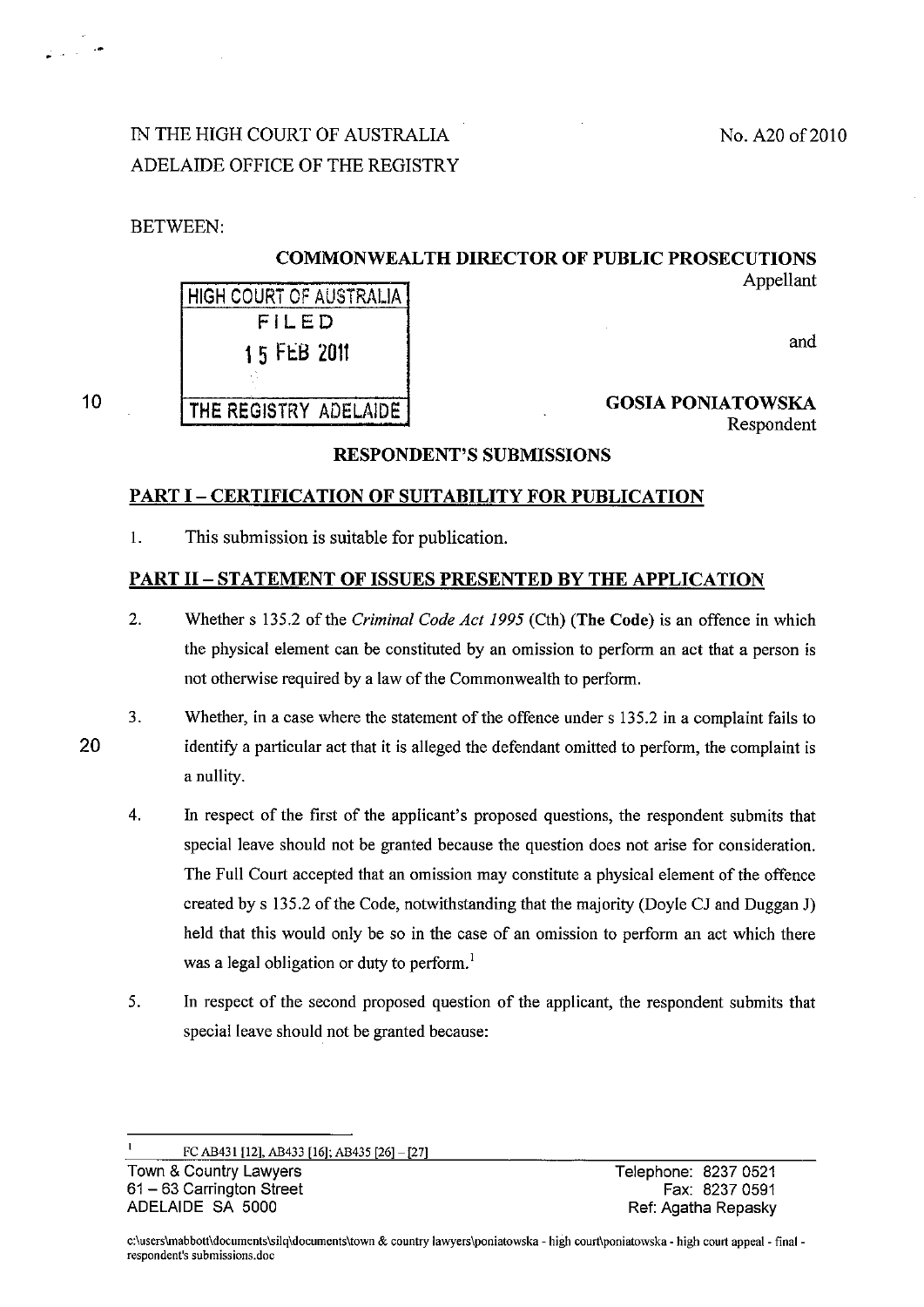- 5.1. the conclusion of the majority that the omission had to be in respect of an act which there was a legal obligation or duty to perform was clearly correct, or at least not attended by sufficient doubt to warrant a grant of special leave; and
- 5.2. in any event, this case is not a suitable vehicle for consideration of the issue raised, given the defective nature of the complaint, particularly when the complaint failed to identifY clearly, or at all, the act that was the subject matter of the charge.

### *PARTIII-JUDICL4RY ACT 1903(Cth)* CERTIFICATION

6. The issues raised by this application do not require notice to be given to the Attorneys General pursuant to s 78B of the *Judiciary Act 1903* (Cth).

## 10 PART IV - RESPONDENT'S STATEMENT IN RESPONSE TO APPLICANT'S STATEMENT OF FACTS

- 7. The applicant refers in its submissions (AS) AS [6] to the respondent pleading guilty to 17 counts of *obtaining a financial advantage* contrary to s 135.2 of the Code. While this reflects the heading of the section, the physical elements of s 135.2(1) included not only *obtains a financial advantage,* but also *engages in conduct.* Section 135.2(1) may therefore be contrasted with, for example, the offence of *obtaining a benefit which is not payable* under s 215 of the *Social Security (Administration) Act* 1999 (Cth) (the Administration Act) which does not contain this additional physical element. Insofar as the applicant contends that the statement of facts presented by the applicant to the Leaned Special Magistrate was 'unchallenged', the prosecution provided what was called a *Summary of Facts.* The facts were not agreed in the sense of admitted but were subject to and varied by the submissions of defence counsel.<sup>2</sup> The learned Magistrate incorrectly found that the respondent made false declarations and lied in written statements about her income from employment on the dates alleged in the complaint.<sup>3</sup> The respondent was sentenced to a suspended sentence of 21 months imprisonment.
- 8. The respondent does not challenge the applicant's summary of the relevant facts, as set out in its submissions,<sup>4</sup> and incorporating the Full Court's summary.<sup>5</sup>
- 9. The respondent notes, however, as the Full Court did, $<sup>6</sup>$  that the applicant did not rely upon</sup> any provision of the *Administration Act* as establishing a duty of disclosure in the present case. It follows that the references in the Summary of Facts to the respondent being

20

30

-2-

<sup>2</sup>  AB99 Affidavit of Ms Davison, sworn 8 December 2009

 $\overline{3}$ AB9 $[2] - [4]$ 

<sup>4</sup>  AS [7]

 $\overline{\mathbf{s}}$ FC AB428-429 [1]-[3]

<sup>6</sup>  FC AB433 [21]

c:\users\mabbott\documents\silq\documents\town & country lawyers\poniatowska - high court\poniatowska - high court appeal - final respondent's submissions.doe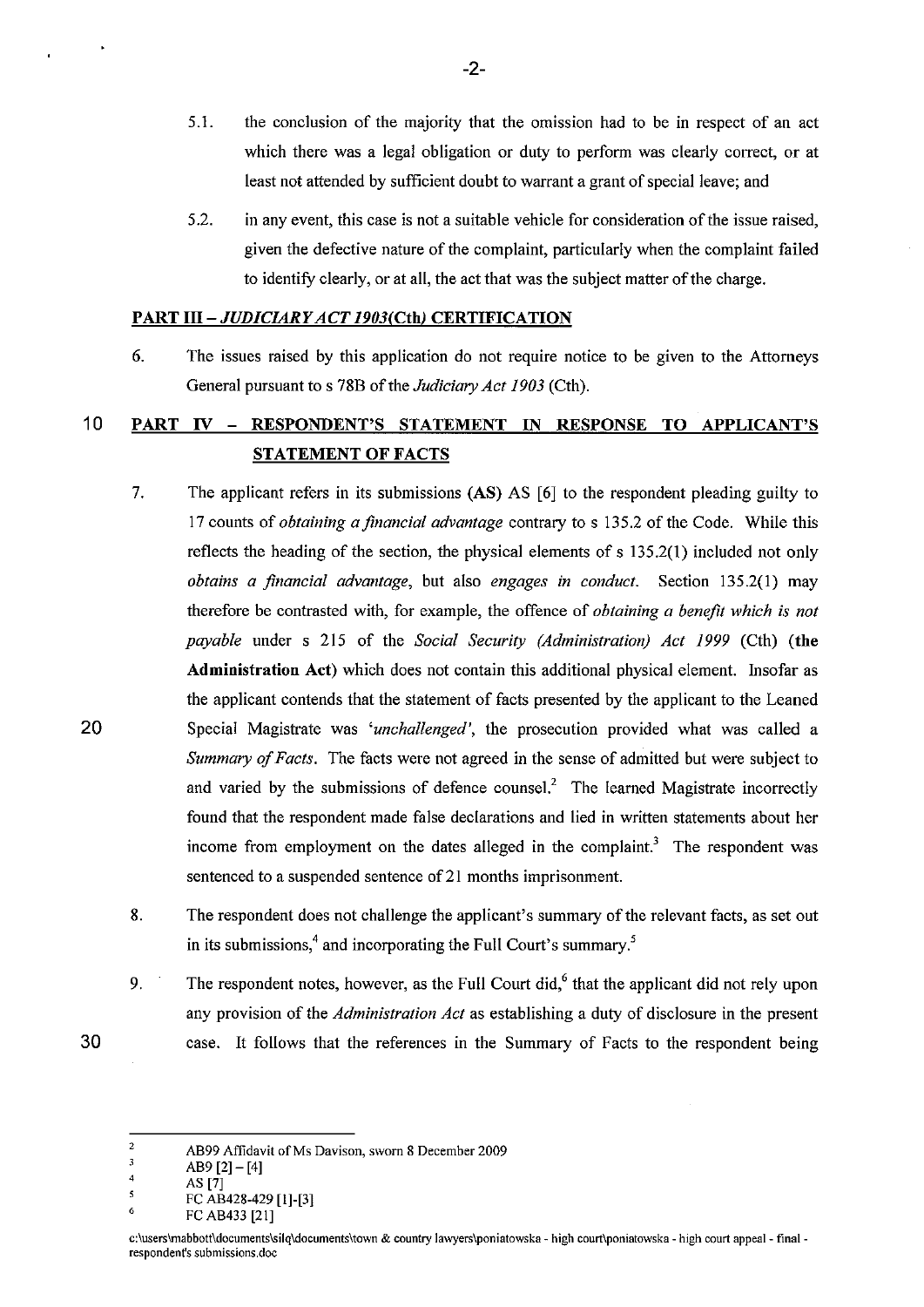advised of a *requirement* to advise Centrelink<sup>7</sup> are not relevant to the issues the subject of this application.

-3-

- 10. [The financial advantage relied upon by the applicant here was a Parenting Payment Single (PPS), as defined under the *Social Security Act* 1991 (Cth) (the Social Security Act) and determined according to the means test calculator at s 1068A of that Act. Questions of disentitlement and consequential obligations arising from a request for information or the service of a *notice* are determined by the provisions of the *Administration Act.* The applicant did not rely upon or seek to establish any obligation or duty arising under the *Administration Act.* Indeed, it was conceded by the applicant in the Full Court<sup>8</sup> that there were no duties imposed upon the recipient of a PPS under the *Social Security Act* or the *Administration Act,* except those that arose in respect of a notice issued in conformity with s 67 or s 68 under the *Administration Act.]*
- 11. The respondent also notes that the dates between August 2005 and May 2007 in the complaint for the various counts alleged against the respondent are the dates (or approximate dates) that the net commission payments were paid into the respondent's bank account by her employer, and not the dates (or approximate dates) that the benefit payments were paid by Centrelink and received by the respondent.<sup>9</sup> This is relevant to the adequacy of the complaint and the difficulty in identifying any or the precise  $act(s)$  that the respondent allegedly omitted to perform relied upon by the applicant, a matter developed later in this outline of submissions.
- 12. The respondent relies upon the following additional facts:
	- 12.1. The respondent's relationship with her employer broke down in about 2005 as a result of workplace harassment. Her employment was terminated in February 2006. She suffered a major depressive disorder and was incapacitated for work from at least September 2006.'"
	- 12.2. The respondent submitted to the learned Magistrate that Centrelink was aware of her employment, that she was filing tax returns, that Centrelink had her tax file number, that it was able to ascertain her income at any time through an audit, and that she believed that somehow it would all work itself out."

20

<sup>7</sup>  AS [7(2)]; AS [10]

 $\overline{\mathbf{3}}$ FC AB433 *[20],* [21], [38]; AB400 T45.16

<sup>9</sup>  \0 **The Summary** of Facts **identified the amount and the approximate date** of the **applicant's receipt of commissions from her employer. Apart from identifYing the total amount** of the **overpayment** of PPS, **it did not identify any particulars relating to the respondent's receipt** of the **PPS. AB97 - 98** 

AB237 *Poniatowska v Hickinbotham [2009]* FCA *680* per Mansfield J at [349], [350]; referred to in the **affidavit** of Geraldine **Davison, sworn 8 December 2009, AB at 104 [15]; and exhibit I to affidavit of**  respondent, sworn 16 Apri12010 AB at 130; See also ABI03 [12]- [14]; ABI04 [16]

II Affidavit of Geraldine Davison, sworn 8 December 2009 AB102 [8]

c;\users\mabbott\documents\silq\documents\town & country lawyers\poniatowska - high court\poniatowska - high court appeal - final **respondent's submissions.doe**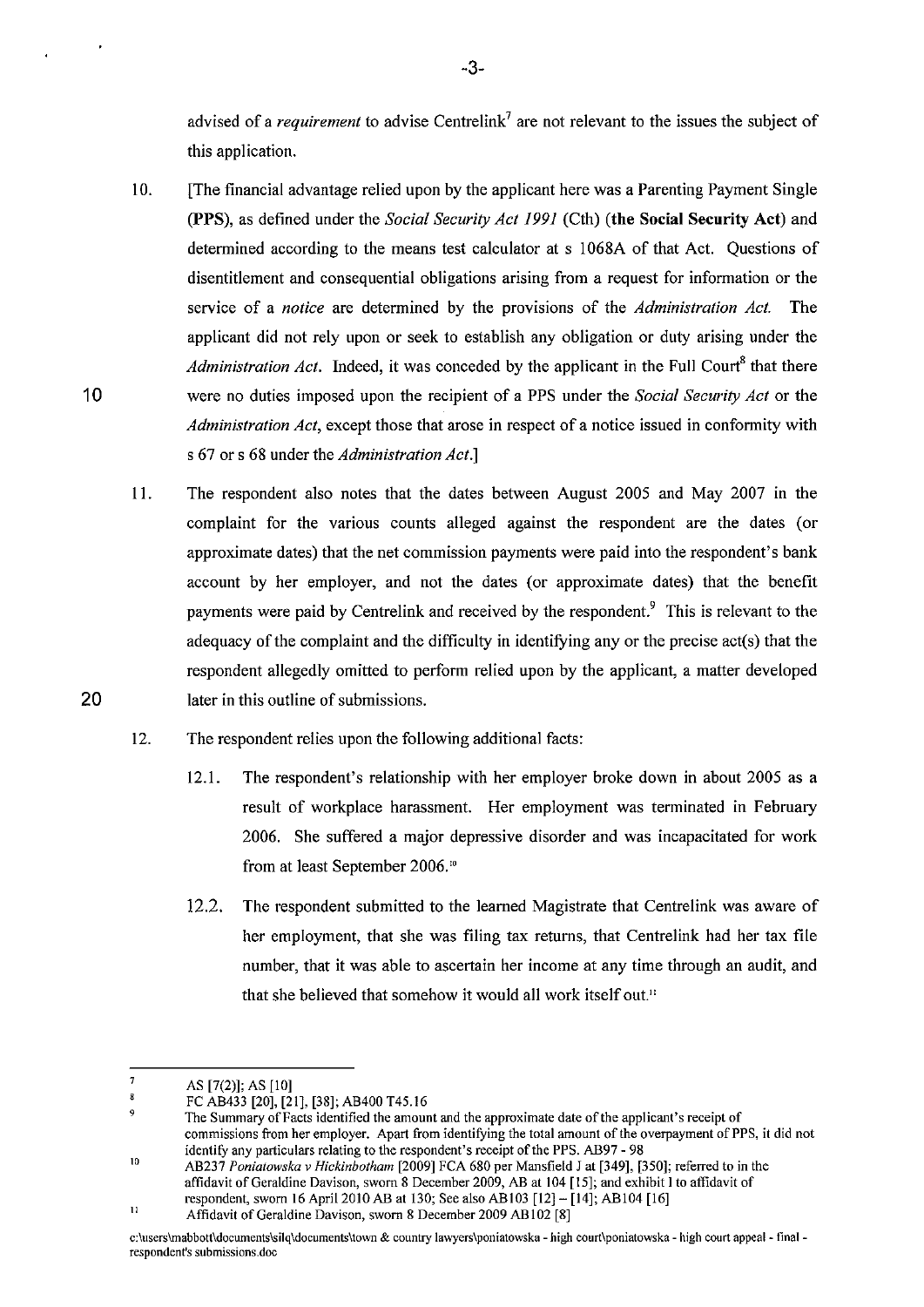- 12.3. The respondent was embroiled in a dispute with her employer. The respondent received commissions in relation to successful sales of property. Net commissions were paid into her bank account irregularly. She had no way of knowing what she would receive from one month to the next." Bank statements were received quarterly. She received no information as to the gross amounts."
- 12.4. The respondent did not receive the letters/notices referred to in AS  $[7(2)]$ .<sup>14</sup> She changed her address and did not receive communications from Centrelink.15 Indeed, the first complaint was issued on 22 April 2008 to a former address, with the relevant complaint issued on 19 February 2009. In relation to AS [7(2) and (4)], the applicant does not identify the source of the *requirement* to report any change of circumstance. The *Administration Act* does not provide such a standalone obligation. The obligation to provide certain information to Centrelink may arise pursuant to provisions of the *Administration Act,* if a notice under s 67 or s 68 of that Act is served. The applicant disavows any reliance upon the administrative and policing provisions of the *Administration Act* because they were not complied with in the present case.<sup>16</sup>
- 12.5. In relation to AS [7(5)], although \$71,000 was the gross amount that the employer reported to the ATO that the respondent was paid over the relevant period, the total overpayment of benefits to her was \$20,000.
- 12.6. In relation to AS [7(7)] the question of her entitlement or partial entitlement at any particular point in time could only be calculated by application of the *means test calculator* in s 1068A of the *Social Security Act* which allowed for a threshold of income that could be earned in one year without partial reduction of the PPS (see AS [8]).
	- 12.7. In relation to AS [9], the question of whether the benefit of the PPS ceases or is reduced is dependent upon complex mUltiple factors over a given year identified in s 1068A of the *Social Security Act* and whether the *assets value limit* has been

-4-

20

<sup>12</sup>  Affidavit of Geraldine Davison, sworn 8 December 2009 ABIOI [5]; AB 103 [14];

<sup>13</sup>  Affidavit ofthe Respondent, sworn 19 April 2010 AB76 [25]; AB78 [25(25.1) (I) (1.5)]. Also see Schedule AB337 - 340

<sup>14</sup>  AB433 [19]

IS 16 Affidavit of the Respondent, sworn 19 April 2010 AB74 [20]; Affidavit of respondent sworn 8 June 10 AB330 [5]

**Policing provisions under the Administration Act include s 63 (the requirement to attend at the Department); 567 and 568 (requirement to give information about a change** of circumstances); **572 (Power to issue Notice); 574 (offence** of failure **to comply with notice); 575 (Secretary's power to request tax file numbers); 576 and 577**  (effect of failure to satisfy request for failure to provide own or related person's tax file number); s 78 (rate **increase determination); 579 (Rate reduction determination); 581 (Cancellation or misrepresentation for non compliance with certain notices). Part 6 offences eg s212 (False Statement in connection with Claim); s215 (obtaining payment that is not payable) Div 3 - penalties in connection with Div 2; Div 4 Procedural**  provisions; s218 (repayment of social security payments); s220 (joinder); s221 (Particulars of each offence); s224 (Enforcement of judgment).

**c:\users\mabbott\doeuments\silq\documents\town & country lawyers\poniatowska - high eourt\poniatowska - high court appeal - final respondent's submissions.doe**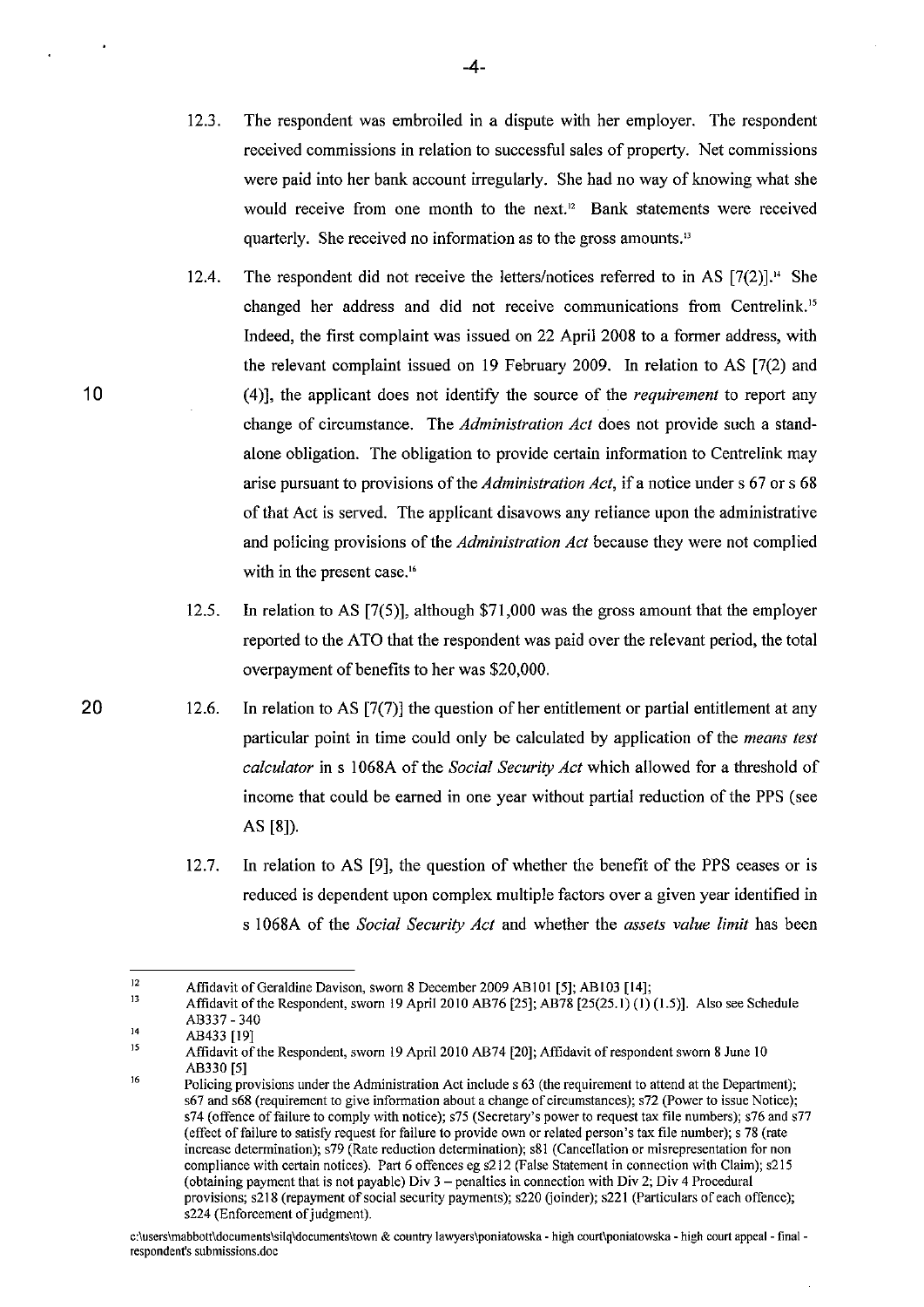exceeded. This is not a determination that the respondent was capable of making at any time.

- 12.8. In relation to AS [10], the applicant states that it relied upon the *notices* (or *letters*  as they were referred to before the Learned Special Magistrate<sup>17</sup>) as evidence of the fault element. That is, the applicant acknowledges that there were no communications with the respondent that were relevant to proof of the first physical element of the offence, namely proof of the element that the respondent *engaged in conduct.* It was never alleged that the notices were issued to the respondent in compliance with s 68 of the *Administration Act.* The Full Court noted that it was not clear whether formal notices under the *Administration Act*  were issued.<sup>18</sup> If indeed notices rather than letters had been sent, and non compliance was alleged, the *Administration Act* governed the requirements in relation to a valid notice, the manner in which compliance might occur and the circumstances in which the failure might be excused.
- 13. In relation to AS [11], the respondent submits that at its highest, the plea of guilty was an acknowledgement that the respondent had *engaged in conduct* that was unspecified as to the act or the omission to perform an act that was the subject of the charges.<sup>19</sup> In that context, any acknowledgement of the remaining elements of the offence did not 'cure' a defective charge. Upon the facts admitted by her plea, the respondent could not in law have been guilty of the offence.<sup>20</sup> In any event, the submission has no force because it is clear that she pleaded on legal advice which failed to appreciate the defective nature of the charge.<sup>21</sup>
- 14. In relation to AS [13], the affidavits were filed and received by the Full Court without objection by the applicant.
- 15. In relation to AS [14], the respondent refers to paragraph 7 above and to her submission in relation to the defective complaint developed later in these submissions. The respondent submits that the Full Court correctly identified the issues at the appeal.<sup>22</sup>
- 16. In relation to AS [15] and the applicant's summary of the majority's approach and reasoning, the majority held that the offence could be constituted by an omission," but that the omission had to be one to perform an act which the respondent had an obligation or

-5-

30

20

<sup>17</sup>  ABIO [9]; AB12 [24]; AB97.35

IS AB433 [19]

<sup>19</sup>  20 **Insofar as the applicant alleges the respondent made statements in her affidavit contrary to** *agreed/acts* **put before the Magistrates Court, the respondent disputes that these were necessarily all** *agreed/acts* **[see para 7 above. The Full Court noted that the respondent denied that she received the correspondence AB433 [19]],** 

<sup>21</sup>  *Meissner v R* (1995) 184 CLR 132. 157; [1995] HCA 41 Dawson J at [19]. Also see submissions in this outline **in relation to the Notice of Contention** 

<sup>22</sup>  Affidavit of the Respondent. sworn I1 June 2010 AB335 [2]

AB431 [11]-[12]

<sup>2</sup>J FC AB431 [12]. AB433 [16]. AB435 [27]

**c:\users\mabbott\documents\Silq\documents\town & country lawyers\poniatowska - high court\poniatowska - high court appeal- finalrespondent's submissions.doe**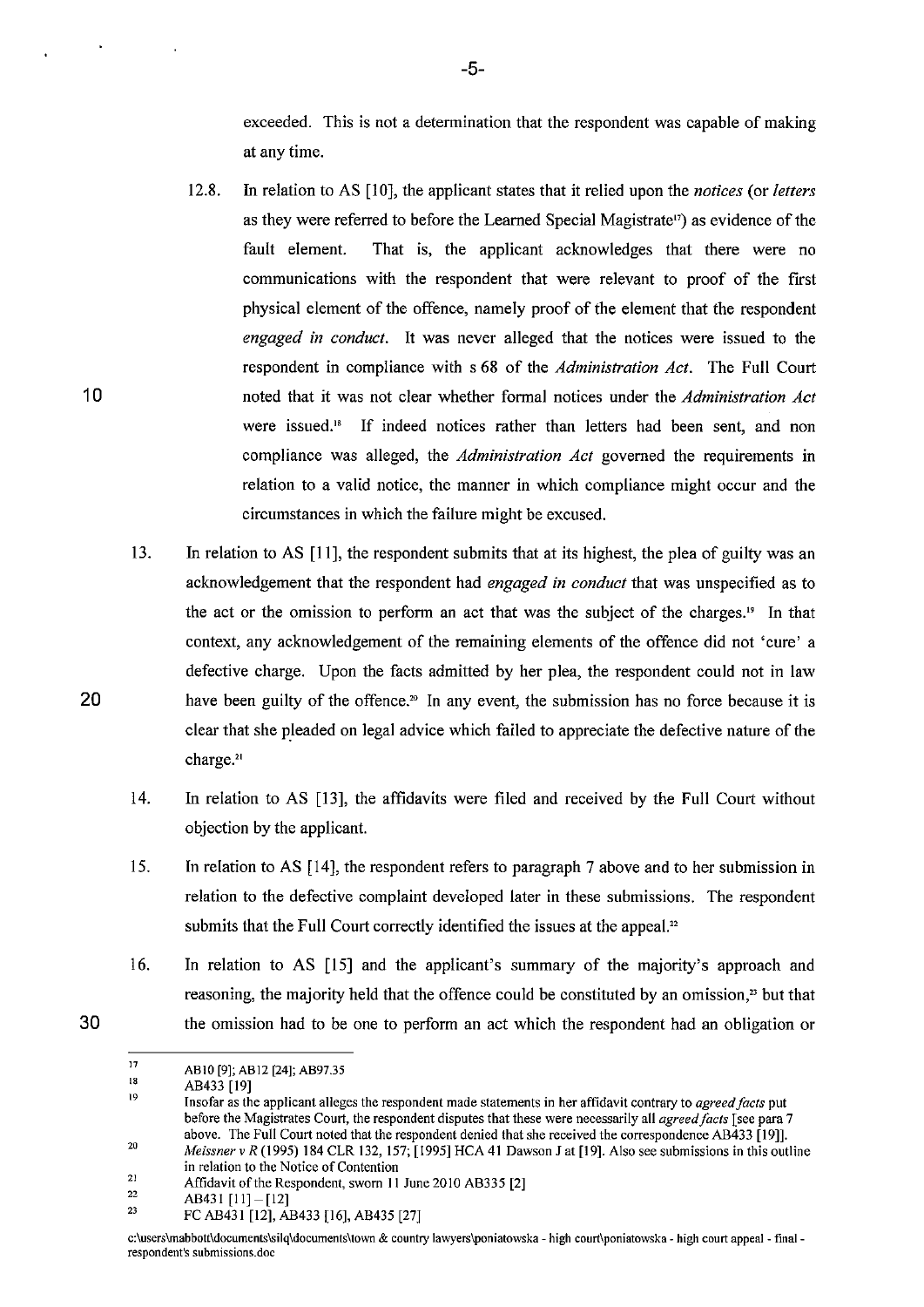duty at law to perform, and that no such omission had been alleged or proved against the respondent. The Court relied on the relevant sections of the Code which makes no provision for s 135.2 to punish omissions except in the limited circumstances of s 4.1 and s 4.3 of the Code.

- 17. The applicant's argument was accurately summarised by the majority<sup>24</sup> namely, that it relied upon the combination of s 4.3(a) of the Code (which provides that an omission may be a physical element if the law creating the offence makes it so) and s 135.2 of the Code (which makes an omission a physical element because it picks up the definition of *engage in conduct* in s 4.1(2) of the Code). The applicant contended before the Full Court that s 135.2 of the Code itself created a duty or obligation.<sup>25</sup>
- 18. In any event, to the extent that the applicant did contend that it was not necessary to identify any duty or obligation, this argument was rejected by the majority in that it held that the inclusion of *omission to perform an act* within the definition of *engage in conduct*  did not overcome the requirement in s 4.3(b) of the Code, that the conduct must be an omission to perform an act in respect of which there was an obligation or duty imposed by **law. <sup>26</sup>**
- 19. In relation to AS [16], it is submitted that Sulan J (in dissent) appears to have overlooked the fact that s 135.2 of the Code is comprised of four separate physical elements with separate fault elements. The first physical element is not *obtaining a financial advantage*  but *engaging in conduct.* The financial advantage must be causally linked to a failure to perform an act at a specific time. Unless the law imposes a duty to act at a particular time in particular circumstances, not only is a citizen unable to decide whether to comply with the obligations imposed (and thereby to attract criminal liability) but the content of that duty and therefore the content of any omission would never be ascertained.
- 20. The respondent also contended before the Full Court that the complaint was defective.<sup>27</sup>

### **PART** V - **APPLICABLE STATUTORY PROVISIONS**

- 21. The applicant's statement of applicable statutes and regulations is accepted.
- 22. The respondent also relies upon the provisions of the *Administration Act,* Part 3, Div 6, 7, 8, 9; Part 4, Part 5, Part 6.

-6-

20

<sup>30</sup> 

<sup>24</sup>  FC AB435 [28]

<sup>2</sup>S 26 AB398 T43.15; AB399 *T44.13,* AB400 *T45.9* 

<sup>27</sup>  FC AB433 [16]

*Kirk* v *Industrial Caurt of New South Wales* (2010) 293 CLR 531; *Poniatowska* v *DPP (Cth) [2010]*  SASCFC 19 at [5] AB430, AB437 - 438 [37] - [41]

**c:\users\mabbott\documents\silq\documents\town & country lawyers\poniatowska** ~ **high court\poniatowska - high court appeal - final respondent's submissions.doe**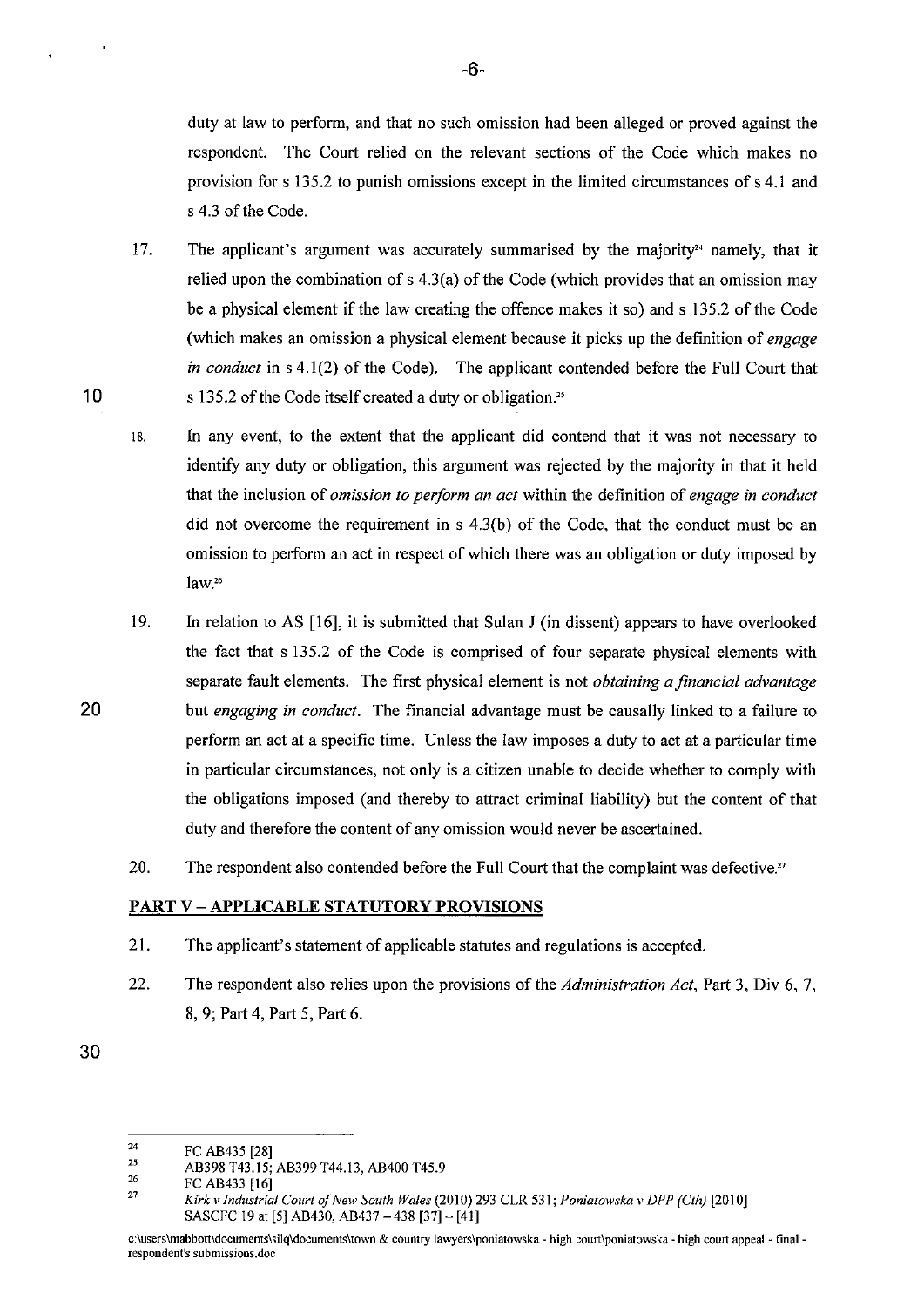## **PART VI - RESPONDENT'S STATEMENT IN RESPONSE TO APPLICANT'S ARGUMENT**

- 23. The jurisdiction of the Commonwealth under the Code is limited to punishing conduct referable to acts in respect of which the Commonwealth has jurisdiction.
- 24. Although a Code, it does not purport to be a complete Code and the Courts have looked to the common law and precedent in its interpretation.<sup>28</sup>
- 25. Section 135.2(1) of the Code has as its first physical element, the need to prove that the defendant engaged in conduct.
- 26. *Engage in conduct* is defined to mean (s 4.1(2»
- 10

*(a) do an act;* or

- *(b) omit to perform an act.*
- 27. Although the circumstances in which an omission to perform an act may be a physical element of a federal offence is identified in s 4(3), *act* is not defined in the Code.
- 28. The issue of whether an omission to perform a particular *act* is within the jurisdiction of the Commonwealth will depend upon the statutory context and the common law.
- 29. For an omission to perform an act to attract liability under Commonwealth law, it must be an act in respect of which the laws of the Commonwealth have jurisdiction.
- 30. In other words, it is a precondition to criminal liability that the omission to perform the act in question must relate to an act which *by law* the respondent had a duty or requirement to perform. That is, there must be an identifiable duty under a statute or at law to act in a certain way.

### 31. This is consistent with the common law position:

*"omission to act in a particular way will give rise to a criminal liability only when a duty so to act arises at common law or* is *imposed by statute".29* 

32. Both at common law and under statute, the circumstances in which liability arises for conduct by omission are regarded as exceptional.<sup>30</sup>

28 29 **See for example,** *When is a Code a Code* **Andrew Hemming [2010] Deakin Law Rw 3;** *'The Australian Criminal Code: Time for Some Changes"* Ian Leader-Elliott (2009) 37 Fed Law Rev 205, 232-233

*Rv Janelli* (2003) 56 NSWLR 247; 139 A Crim R I, 5 [20]- [21]

<sup>30</sup>  cf. *Rv LawJord* (1993) 61 SASR 542; *Rv Janelli* (2003) 56 NSWLR 247; 139 A Crim R I. See discussion-*Halsbury's Laws of Australia* **-** *Criminal Law* **[130-7]** *Liability for Omissions* 

**c:\users\mabbott\documents\silq\documents\town & country lawyers\poniatowska - high court\poniatowska - high court appeal- final respondent's submissions.doe**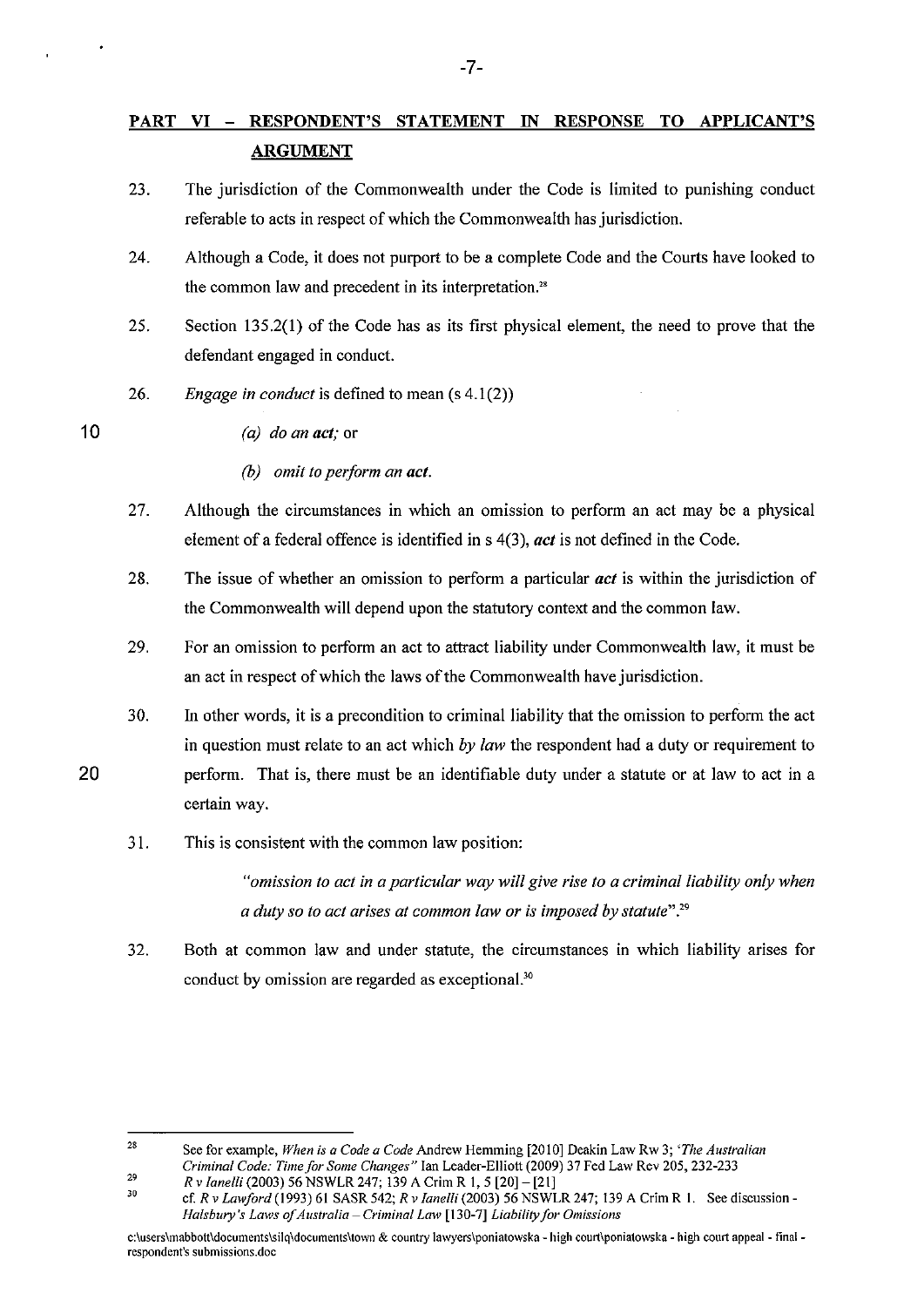#### **The Code**

33. Section 135.2 of the Code creates an offence of commission. It does not on its face, create an offence of omission. However, s 4.1 of the Code, by reason of the definition of *engage in conduct*, may extend the liability for conduct to omissions to perform an act.

Section 4.1 (2) provides that *engages in conduct* may be either to *do an act* or *omit to perform an act.* However, the latter is subject to the limited circumstances defined in s 4.3 of the Code.

- 34. Section 4.3 of the Code limits the liability under federal law, for a failure to perform particular acts to those omissions that fall within s 4.3(a) and (b) of the Code. As stated above, the existence of a duty is a precondition to the omission to perform a particular act, thereby attracting criminal liability.
	- 35. Pursuant to s 4.3 of the Code, either the offence section expressly makes criminal the failure to carry out a particular act so that the duty is contained within the offence creating provision itself<sup>31</sup> or alternatively, the offence creating provision makes the omission to perform the act a criminal offence because it relates to an act that another law of the Commonwealth requires that the person perform.<sup>32</sup>
	- 36. The respondent submits that liability for an omission to perform an act is imposed where:
		- 36.1. a federal law *creates* an offence of omission under s  $4.3(a)$ ,<sup>33</sup> or
- 36.2. where a federal law imposes a duty and another federal law *impliedly* provides that 20 **a** breach of that duty can found an offence under s  $4.3(b).^{34}$ 
	- 37. Accordingly, applying s 4.3(a) of the Code, s 135.2 of the Code is not an offence which creates an offence of omission. It creates an offence of commission.
	- 38. Applying s 4.3(b) of the Code, there is no duty imposed by a federal law or any law on which the applicant relies. It is not alleged that there is any law that imposes a duty on the respondent to notify Centrelink of income, or indeed of a change of circumstances. That is because neither the *Administration Act* nor the *Social Security Act* imposes a duty of the kind relied upon here namely, the requirement to inform Centrelink of income.
	- 39. If (as the respondent submits) s 135.2 of the Code is an offence of commission, then proof of the first physical element of *conduct* by omission can only be pursuant to s 4.3(b) ofthe

<sup>31</sup>  The provisions of the ITAA (as in  $s$  4.3(a)) for example failing to lodge a tax return by a certain date

<sup>32</sup>  33 **See** *The Commonwealth Criminal Code. A Guide to Practitioners March 2002,* **lan Leader-Elliott at p 45 where a number of examples are provided** 

<sup>34</sup>  **4.3(a)** *the law creating the offence makes it so* 

**<sup>4.3(</sup>b)** *the law creating the offence impliedly provides that the offence is committed by an omission to perform an act that by law there is a duty to perform* 

c:\users\mabbott\documents\silq\documents\town & country lawyers\poniatowska - high court\poniatowska - high court appeal - final **respondent's submissions.doe**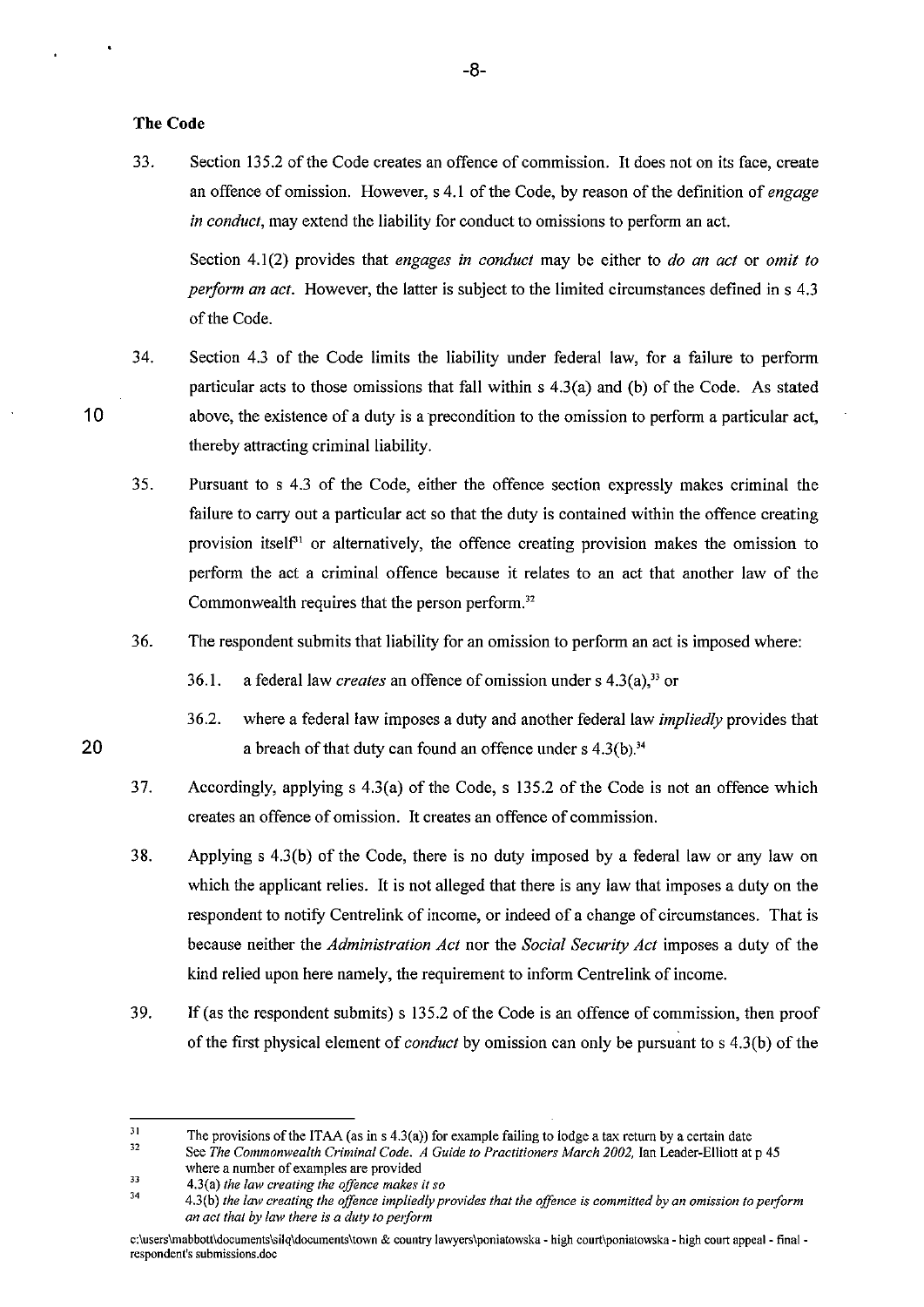Code and because there is no duty under any law of the Commonwealth applicable to the charge as laid, then the charge as laid is not an offence known to the law."

- 40. The construction contended for by the respondent, and upheld by the majority, is not only sound as a matter of statutory construction, it is also consistent with the common law approach to omissions in the criminal law and in the consttuction of other offence creating legislation, as illustrated by decisions such as *R v Iannelli* (2003) 56 NSWLR 247 and *Nicholson v The Department of Social Welfare* [1999] 3 NZLR 50, referred to by the majority.<sup>36</sup>
- 10

20

30

41. To the same effect is the more recent decision of the New Zealand Court of Appeal (comprising Anderson P, Glazebrook, Chambers, O'Regan and Robertson JJ) in *The Queen v Chilton* [2006] 2 NZLR 341; [2005] NZCA 295. In quashing two convictions obtained under s 127 of the *Social Security Act* 1964 (NZ) (being the same section as was under consideration in Nicholson), the Court held (at [55]) that *Nicholson* was correctly decided. The Court said the following of the suggestion that the actus reus of s 127 should be construed as including the omission to say or do anything that results in someone continuing to receive a benefit (at [58]-[59]):

> if *that is the case, then the section must necessarily be seen as creating a positive duty to act where a failure to do or say something may result in someone continuing to receive a benefit. This would create a very wide duty of indeterminate effect on anyone who might (wittingly or unwittingly) hold some relevant information.*

> *In our view, it is inconceivable that there was any intention to create such a wide duty in the context of social security legislation, where there is no corresponding duty to report even the most heinous of crimes. Such a duty would have to be created positively, not by implication, and certainly it would not have been created by the backdoor.*

- 42. The respondent submits that its interpretation is consistent with that adopted in Chapter 4 of the *Model Criminal Code (2001)* when addressing *Property Damage Resulting From Omission to Avoid Harm: <sup>37</sup>*
	- *Though damage resulting from omission* is *ofien a matter of blame, the Code does not impose criminal liability for omission in the absence of specific provision or necessary implication.*

<sup>35</sup>  *R* v *Schildkamp* (1971) AC 1; *R* v *Tail* (1996) 1 VR 662, 668

<sup>36</sup>  FC AB431  $-$ 432 [13]-[14]

<sup>37</sup>  *Model Criminal Code* **-** *Report* **-** *Chapter* **4 -** *Damage and Computer Offences and Amendments to Chapter 2 (Jurisdiction)* - *January 2001* at 15

**c:\users\mabbott\documents\silq\documents\town & country lawyers\poniatowska - high CQurt\poniatowska - high court appeal- final respondent's submissions.doe**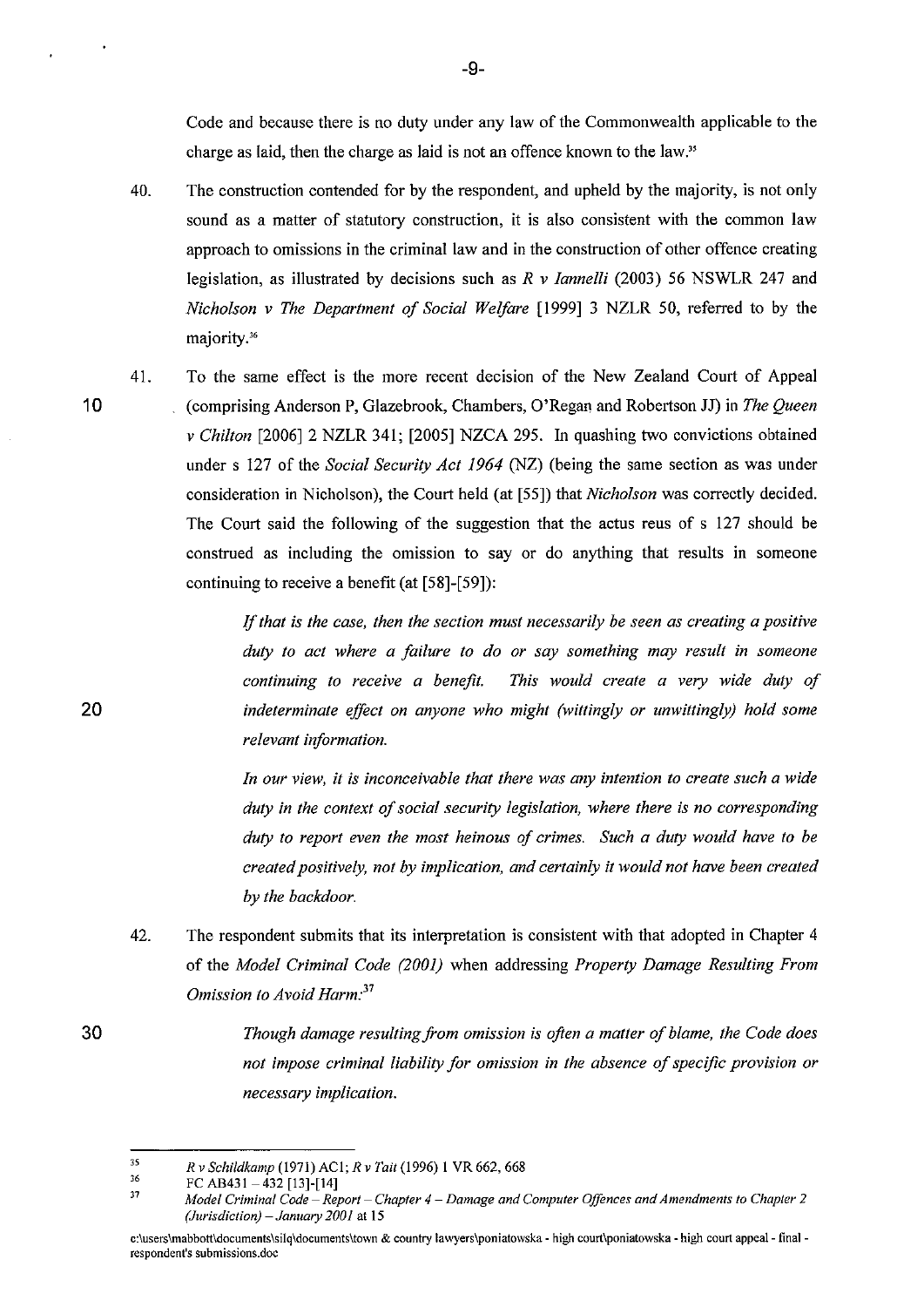43. It is also consistent with the analysis of the liability for omissions under Chapter 2 of the Code by Associate Professor Ian Leader-Elliott who states that:<sup>38</sup>

> " ... *Chapter* 2 *does not leave the source of the duty at large. There are two circumstances in which liability for omission will be imposed. The first is the obvious case, in which "the law creating the offence makes it so": s4.3(a}. These are the offences which require fees to be paid, returns to be made and so on. Liability for omissions does not have to be explicit however. Liability can also be imposed by implicit provision. There is a limit to implication. Liability can only arise from an "omission to perform an act that* by law *there is a duty to perform* ": *s4.3(b}. A reference to "law" in the* Code *is restricted in meaning to "a law of the Commonwealth* ".

> *It follows that the duty which provides the foundation for implied or express liability must be one imposed by Commonwealth legislation. The* Code *contains a number of offences of causing personal injury or death to United Nations officials and associated personnel and other offences of causing harm to Commonwealth Officials. These offences have no application when death, injury or other harm*  results from omission, for there is no statutory specification of the duties which are *owed to the protected class of potential victims.*

44. The respondent's construction is also consistent with the approach in the US Model Penal Code 1962. Associate Professor Ian Leader-Elliott noted: *"Chapter* 2 is *a lineal descendant of the US Model Penal Code* ".39 Under the US Model Penal Code, criminal liability for an omission "is imposed in two distinct situations. Firstly, such liability is often *imposed explicitly in offence definitions that punish afailure to perform certain conduct'.4O*  Secondly, liability for an omission may be created where an offence is defined in commission terms and the failure to perform conduct is in respect of conduct *"that one has a duty and the capacity to perform".'1* In those circumstances, the omission may amount to *"an adequate substitute for the conduct required by the offence definition"."* 

<sup>38</sup>  39 **See** *The Commonwealth Criminal Code. A Guide to Practitioners March 2002,* **Ian Leader-ElIiott Consultant**  to the Commonwealth Attorney-Generals Department 1992 - 2002 at p 45 (footnotes omitted)

*<sup>&</sup>quot;The Australian Criminal Code: Time for Some Changes"* **supra at 206** 

<sup>40</sup>  *"Criminal Liability for Omissions: A Brie/Summary and Critique a/the Law in the United States"* **Robinson**  (1984) New York Law School Review 101

<sup>41</sup>  **Referred to in America as the** *'extraneous duty rule* **'; see** *'Criminal Omissions: A Legal Microcosm'* **Frankel**  (1965) 11 Wayne Law Review 367,429

<sup>42</sup>  Supra at 106

**c:\users\mabbott\documents\Silq\documents\town & country lawyers\poniatowska - high CQurt\poniatowska - high court appeal - final respondent's submissions.doe**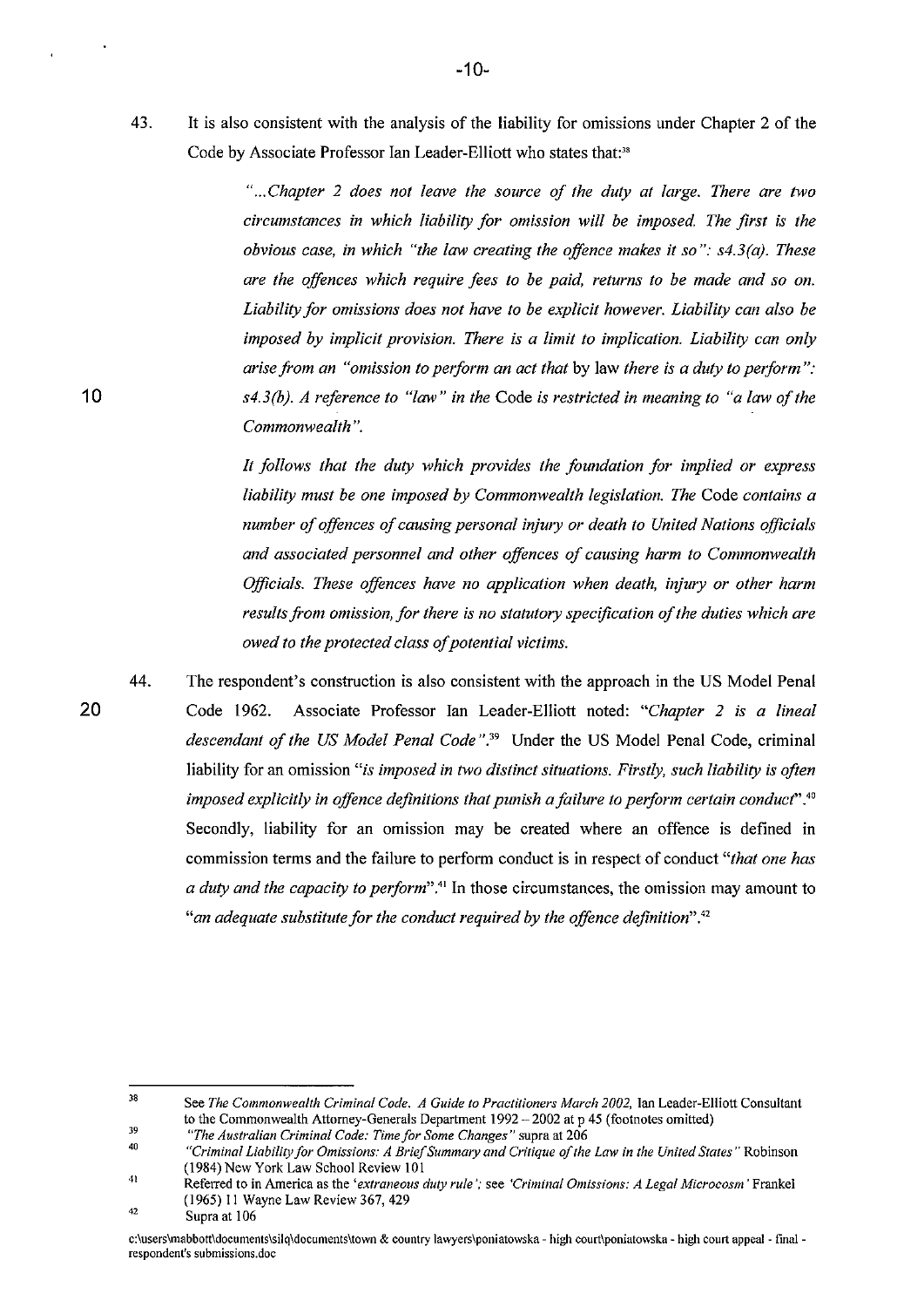### Analysis

10

30

Majority decision not attended by sufficient doubt to warrant a grant of leave

- 45. In relation to AS [17], the respondent submits that the Full Court correctly applied Chapter 2 of the Code in its determination of the circumstances in which an omission to perform an act might constitute the first physical element of s 135.2 of the Code.
- 46. The respondent does not accept the analysis of the applicant contained in paragraphs AS [27] to [54] and instead submits the following analysis.
- 47. By alleging offences of *engaging in conduct* under s 135.2 of the Code, in the complaint, the applicant took on the burden of establishing this physical element. In this respect, it is significant (for reasons elaborated upon later in this outline) that the applicant never identified the relevant conduct in the statement of offence. Rather, the identification of the conduct relied upon as the *transaction* that was the subject of each count only emerged from the Summary of Facts placed before the Learned Magistrate<sup>13</sup> (namely that the respondent *failed* to declare to Centrelink her income from employment).
	- 48. As the majority of the Full Court accepted, s 4.1(2) of the Code makes it clear that an omission to perform an act may constitute the physical element of an offence under s 135.2(1)(a) of the Code.
	- 49. Moreover, s 4.3 of the Code provides that an omission to perform an act can only be a physical element if:
- 20 49.1. the law creating the offence makes it so; or
	- 49.2. the law creating the offence impliedly provides that the offence is committed by an omission to perform an act that by law there is a duty to perform.
	- 50. Section 4.3(b) might operate, for example, to make an omission or failure to comply with an obligation provided for under the *Administration Act,* the first physical element in s 135.2(1)(a) of the Code, if s 135.2 is read as referring to duties imposed under the *Administration Act.*
	- 51. However as the applicant has expressly disavowed reliance upon any obligation that may be imposed under the *Administration Act,* the applicant is therefore forced to rely only upon s  $4.3(a)$  of the Code.<sup>44</sup> The applicant is then able to submit that in the case of s 135.2, any omission which the applicant selected, is the first physical element under s 135.2 because the first physical element in sI35.2(1)(a) is *engages in conduct* which, because of  $s$  4.1(2) includes both acts and omissions to act.

<sup>43</sup>   $+$  AB97-98; FC AB428 [2]

FC AB433 [20], [21], [38]; AB 400 T45.16; AS[IO]

c:\users\mabbott\documents\silq\documents\town & country lawyers\poniatowska - high court\poniatowska - high court appeal - final **respondent's submissions.doe**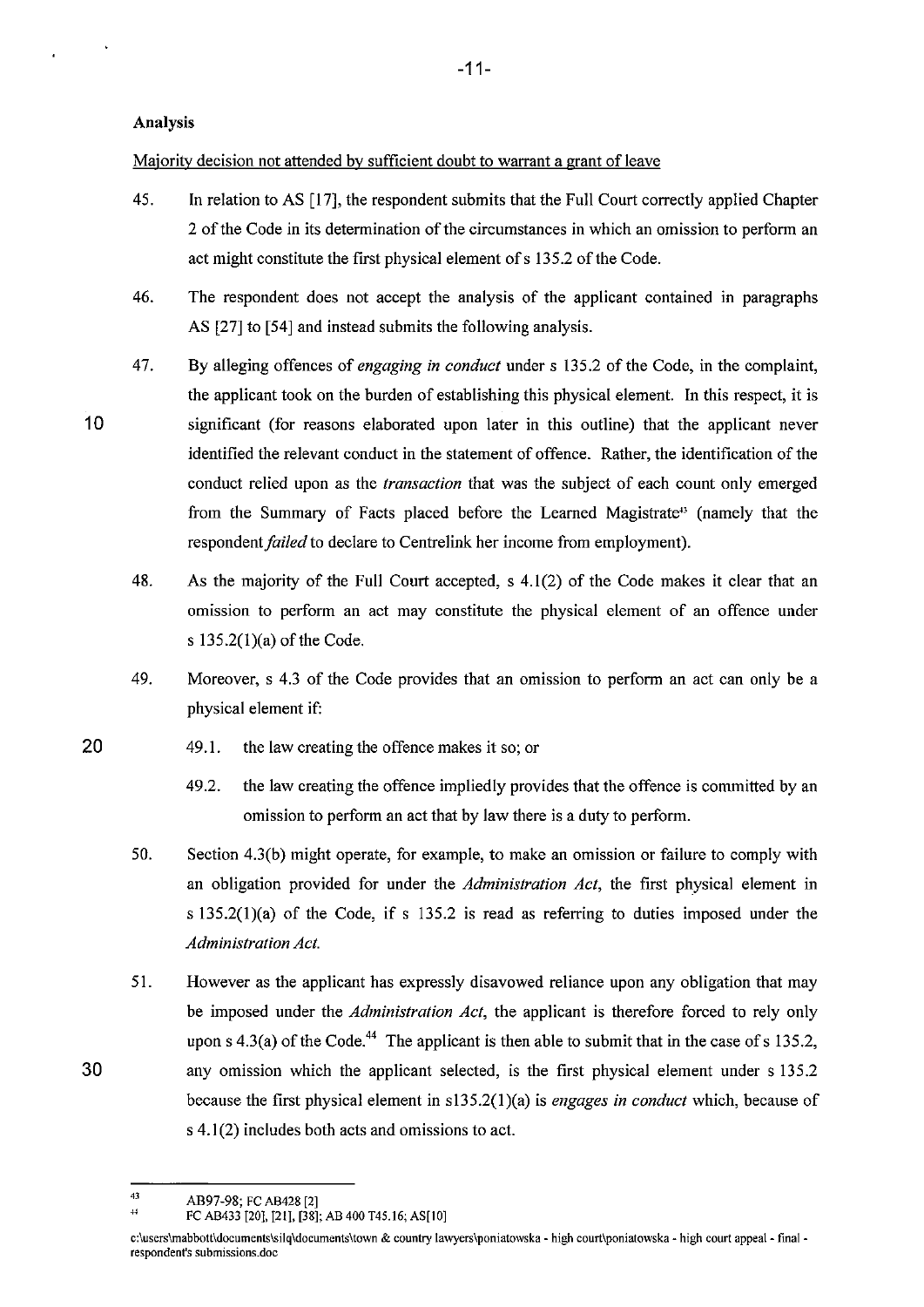- 52. The respondent contends, as the majority of the Full Court held, that this analysis should be rejected on the basis that  $s(4.3(a))$  requires something more than merely the existence of an offence containing a physical element which is defined as potentially including any omission. The wording of s 4.3(a) *the law creating the offence makes it so,* requires an offence provision which expressly makes the particular omission to perform a particular act relied upon, a physical element of the offence. An example of such an offence provision is s 105.21 ofthe Code," which makes it an offence for a person to *refuse or fail to comply*  with a specified request of the person made by a police officer. The majority provide examples of an omission that might fall within the definition of  $s$  4.3(a) of the Code at para [30].<sup>46</sup>
- 53. Interpreted in this way, s 4.3(a) and 4.3(b) recognise or reflect an important distinction between acts and omissions to perform acts. The section reflects the fact that the concept of a culpable omission to act presupposes a duty or obligation to act. Absent a duty or obligation to act in a particular way, a failure to act in that way is essentially meaningless. There is no standard against which to assess or measure the defendant's conduct, or to warrant it being treated as culpable.
- 54. By construing s 4.3(a) in the manner contended for by the applicant, an almost infinite number and type of omissions might suffice to constitute the physical element required by s  $135.2(1)(a)$  – many of which might be considered as involving a relatively low or trivial level of culpability and as undeserving of being treated as a serious criminal offence.
- 55. The physical element might be satisfied by not only a failure to advise Centrelink of an overpayment, but also, for example,
	- 55.1. a failure to advise Centrelink a second time if the first time did not produce a result;

55.2. a failure to close a bank account so as to prevent further overpayments being made.

Indeed, if one assumes that any omission which results in the obtaining of the benefit may suffice, then this would be tantamount to requiring that any defendant must take all possible steps to divest himself/herself of the benefit so as to avoid liability under s 135.2.

Commonwealth including the *Administration Act* (and other relevant legislation), produces

56. It is highly unlikely that Parliament would have intended to overlay the detailed provisions of the *Administration Act* (and other social welfare legislation) with the general and all encompassing exposure to liability inherent in the applicant's construction of s 135.2. On the other hand, confining s 135.2 to omissions to perform acts required by other laws of the

30

<sup>45</sup>  46 Identified by Odgers. *Principles of Federal Criminal Law,* (2007), at [4.1.240]. AB436

c:\users\mabbott\documents\silq\documents\town & country lawyers\poniatowska - high court\poniatowska - high court appeal - final **respondent's submissions.doc**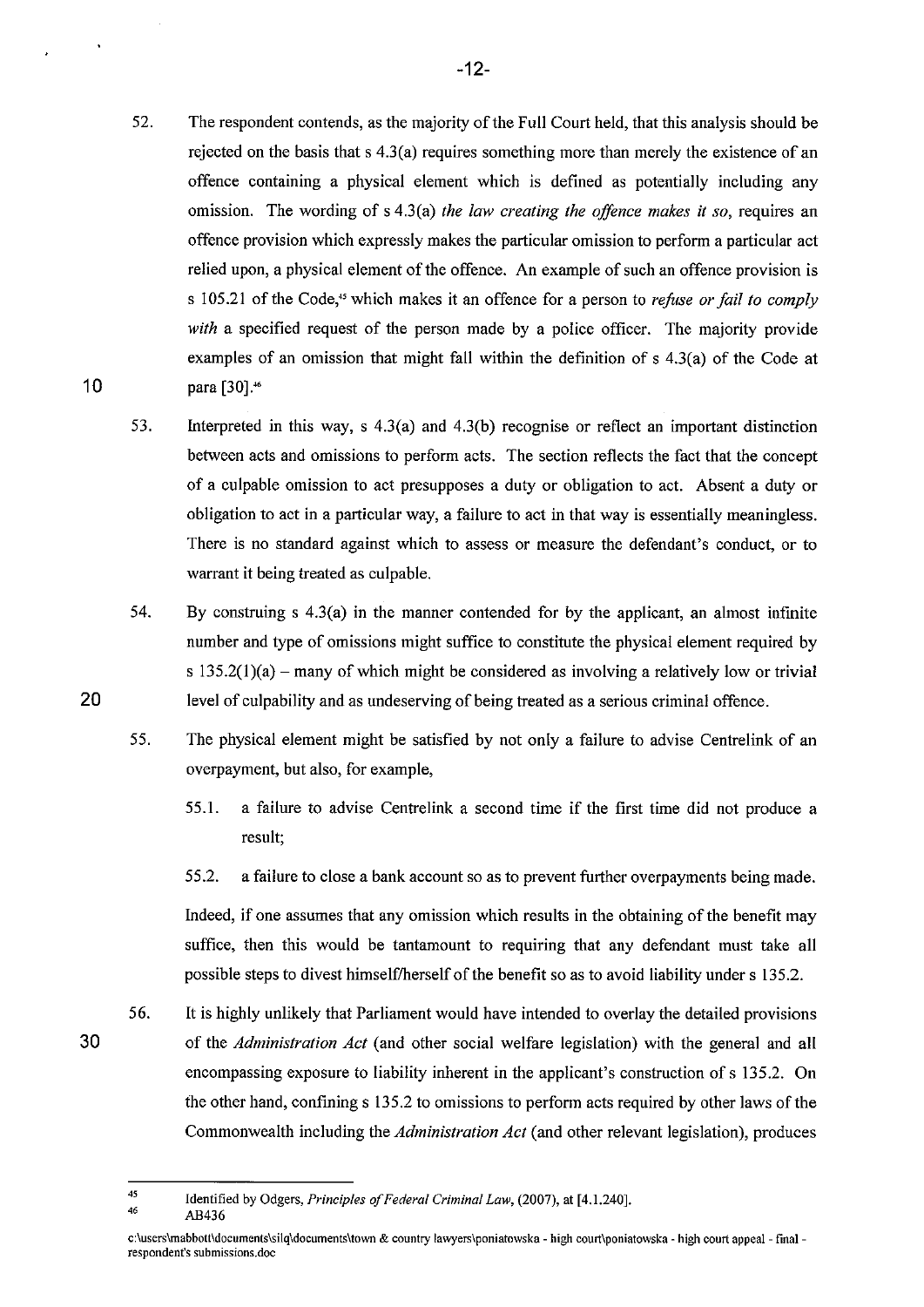a more workable and coherent relationship between the various Acts and hence is more likely to represent the intention of Parliament.

- 57. Further, if the applicant's construction of s 135.2 (and s 4.1 ands s 4.3) of the Code is correct, the consequences will not be confined to benefits received under social welfare legislation. Section 135.2 would operate in other fields of Commonwealth legislation where financial advantages might be obtained (including, for example, taxation legislation) and impose criminal penalties for omissions to perform acts for which there is not (otherwise) any obligation to perform, or where different and less onerous obligations are imposed by the relevant legislation. It is unlikely that Parliament would have intended to impose criminal liability in such a wide-ranging and open-ended way, over the top of, and despite the existence of, the detailed provisions (including offence provisions) of those in other Commonwealth legislation.
- 58. In addition, the effect of interpreting the Code in the manner contended for by the applicant would have a similarly open-ended impact upon other offence creating provisions which include *engage in conduct* as a physical element. Nine such offences are listed in the applicant's submissions."
- 59. On the other hand, the respondent's submissions and the approach of the majority of the Full Court which confines relevant omissions to those which involve a failure to act in circumstances where there is a legal obligation to act, (or there is an offence which renders a particular failure an element of an offence), mean that these consequences and difficulties are avoided.
- 60. That s 4.3 was intended to reflect the peculiar nature of omissions can be seen from the following passage from the *Model Criminal Code Officers Committee Report* on *Chapter 2 of the Code,* extracted in the reasons of the majority:"

*Clearly, the physical element of an offence constituted by conduct can include conduct constituted wholly by an omission to act. However, the Committee accepted the common law and Griffith Code position that omissions attract liability only* if *the statute creating the offence explicitly says so, or the omission was in breach of a legal duty to act. It will be necessary for P to prove that the omission was accompanied by any relevant fault element. The circumstances in which there is a legal duty to act will be set out in the relevant offence provisions.* 

61. Whilst the physical element of an offence constituted by conduct could include conduct constituted wholly by an omission to act, the Committee accepted the common law and

20

<sup>47</sup>  48 AS [27]

FC AB432 [15]; Criminal Law Officers Committee, Parliament of Australia, *Model Criminal Code Chapter* 2 - *General Principles a/Criminal Responsibility Report* **(1992) at 19.** 

**c:\users\mabbott\documents\Silq\documents\town & country lawyers\poniatowska - high court\poniatowska - high court appeal - finalrespondent's** submissions. doe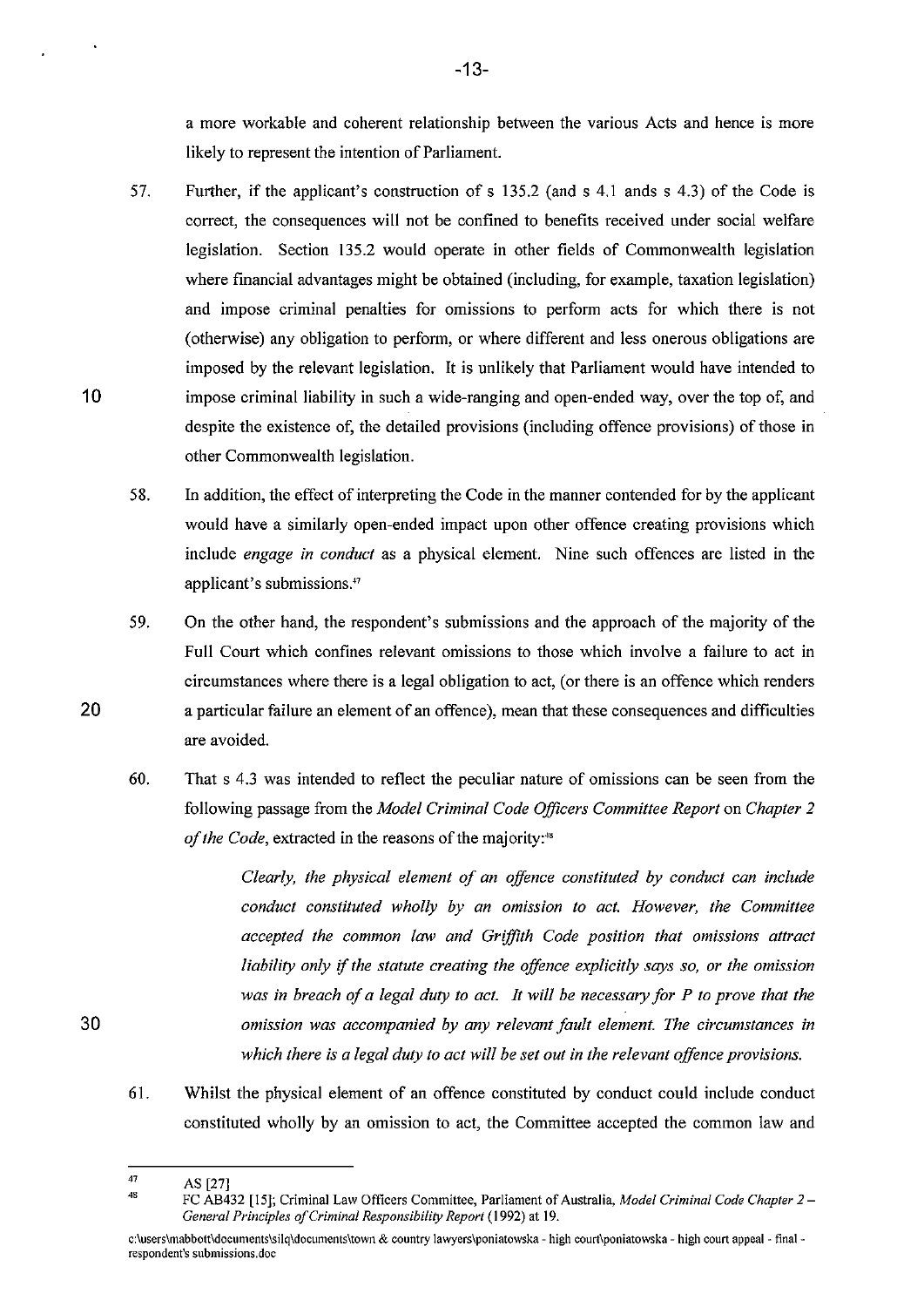Griffith Code position that omissions attract liability only if the statute creating the offence explicitly says so, or the omission was in breach of a legal duty to act.

- 62. In the applicant's outline,<sup> $\alpha$ </sup> the applicant criticises the majority's reliance upon this passage on the basis that the report did not address the definition of *engage in conduct* as now appears in s 4.1 of the Code. However, as the issue in question is the proper interpretation of s 4.3 of the Code, the majority's reliance upon the passage was sound and appropriate.
- 63. Interpreting s 4.3 (and in particular s  $4.3(a)$ ) in the way contended for by the respondent avoids an element of circularity inherent in the applicant's construction. The starting point in the inquiry is the need to prove the physical element of *engages in conduct* under s 135.2; this then requires consideration of the definition of *engages in conduct* in s 4.1(2) of the Code and the fact that such definition includes omissions; but if s 4.3 of the Code is seen (as it must be) as a qualification to the general inclusion of omissions under s 4.1, there is then an element of circularity in holding that the s 4.1 definition is sufficient to render an omission (indeed all omissions) a physical element of the s 135.2 offence.
- 64. In relation to the applicant's submissions at AS [27], the respondent submits that s 135.2 is an offence of commission. It prohibits conduct. Whether it extends to omissions to perform particular acts is governed by the definition of *engages in conduct* in s 4.1 of the Code. *Conduct* is defined to include *omit to perform an act.* However, s 4.3 of the Code expressly limits the omissions that can constitute *conduct* that attracts criminal liability.
- 20 65. The applicant criticises the majority's reference to the common law as being inconsistent with Chapter 2 and the proper approach to interpreting the Code,<sup>50</sup> and in particular the proposition that the Code is to be read without any preconceptions that a particular provision has, or has not, altered the law.
	- 65.1. First, it is not correct to assert, as the applicant does" that the majority did not address the application of Chapter 2. The majority made clear reference to ss 4.1 and 4.3 of the Code, being the only sections from Chapter 2 upon which the applicant relied. Indeed, the proper interpretation of these provisions was a central issue in the majority's reasons.
- 65.2. Secondly, the Full Court did not start with a preconception that the common law 30 approach to omissions was applicable and/or approach the construction of the Code as though the issue was whether this common law approach had been abrogated.<sup>52</sup> Rather, the Full Court approached the issue as a matter of statutory
	- 49 AS [45]

-14-

<sup>50</sup>  AS [32]. [33]

<sup>51</sup>  AS [29]- [30], [32]

<sup>52</sup>  As the applicant asserts at AS [32] - [33]

**c:\users\mabbott\documents\silq\documents\town & country Jawyers\poniatowska - high CQurt\poniatowska - high court appeal- final respondent's submissions.doc**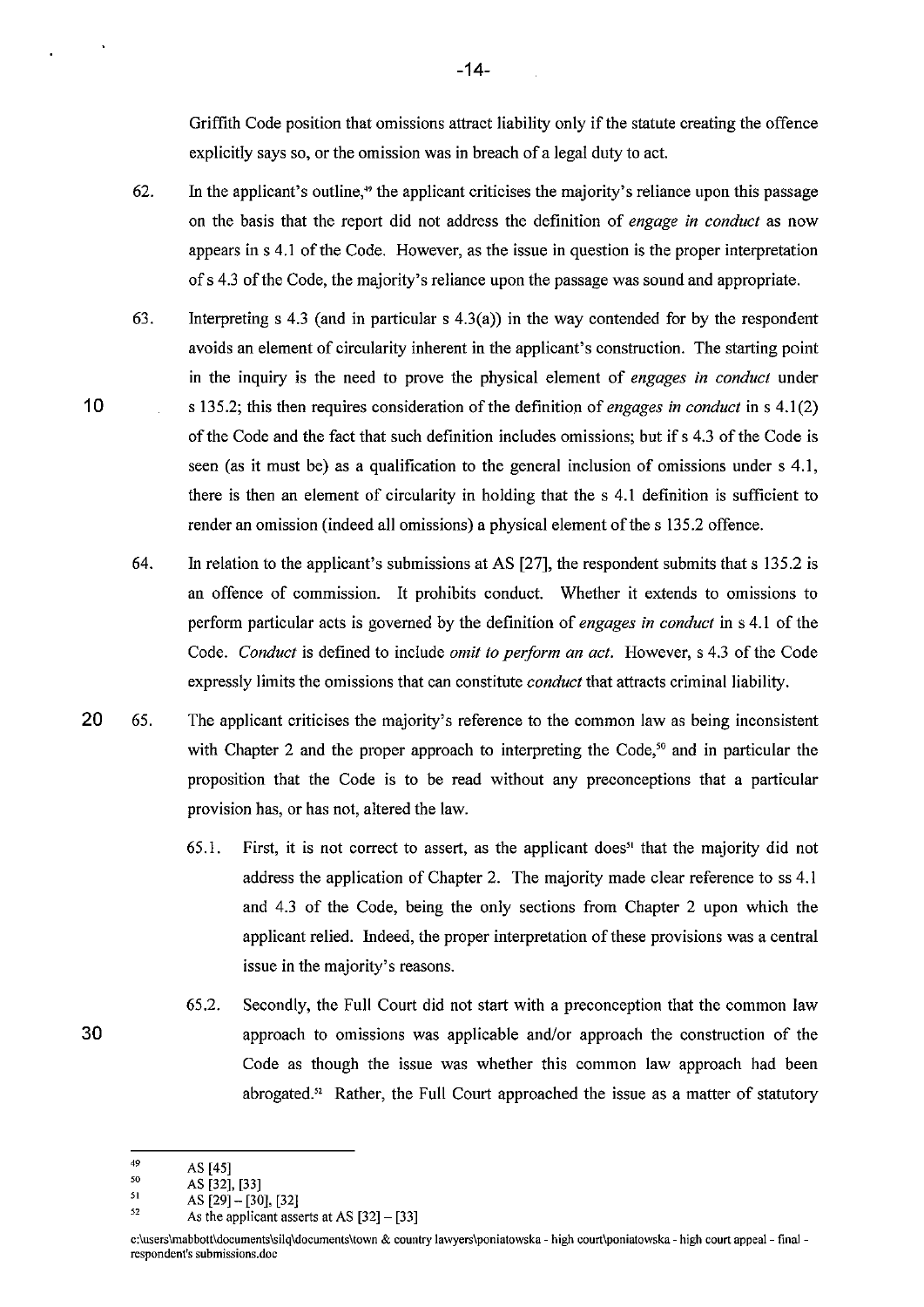construction, observing (and drawing some comfort from the fact) that the conclusion reached was one consistent with the common law.

- 65.3. Thirdly, the proper interpretation of the Code does permit reference to common law principles and concepts in appropriate circumstances, including (as the applicant acknowledges") where there is some ambiguity as to the meaning of a particular provision."
- 66. In relation to AS [4\], the respondent submits that whether or not any notification to Centrelink of the receipt of income (in respect of which no requirement existed under the *Administration Act)* impacted if at all, on the amount of the respondent's PPS, depended entirely upon the provisions of the *Social Security Act*. The applicant contends that certain consequences flow from the failure to notify Centrelink which the Full Court failed to consider. If the legislation under which the respondent received the benefit did not mandate such a notification, the consequences of the failure to do so cannot found a breach of the law in the circumstances of the present case. A consideration of the other elements of s 135.2 does not resolve or indeed, have any relevance to the need to prove the first physical element. That is, proof of an offence under s 135.2 requires proof of *conduct,* the first physical element of the offence. The prosecution must be able to identify conduct that is capable of satisfying the first physical element of the offence.<sup>35</sup> That conduct must be *to do an act* or *omit to perform an act.* The omission must fall within the definition in s 4.3 of the Code. The applicant cannot point to any legal requirement for the applicant to perform any such act at any time.
- 67. Contrary to the applicant's submission at AS [54], the respondent submits that the gravamen of an offence under s 135.2 of the Code is not omitting to do *something.* The gravamen of the offence in s 135.2 is proof of a number of physical elements and fault elements. The first physical element to which a specific fault element must fasten is proof of *engages in conduct.* If an omission is relied upon, the precondition to proving the gravamen of an omission to perform an act is identifying the particular act that at law the defendant was obliged to perform.
- 68. The applicant's argument does not answer the following critical questions.
	- 68.1. Firstly, what is the particular act that the respondent failed to perform?
		- 68.2. Secondly, if the respondent was required to inform Centrelink of income, what is the source under Federal law of that requirement or obligation for her to perform that act?

10

20

<sup>53</sup>  AS [37]

<sup>54</sup>  SS See, for example, *R* v *Barlow* (1997) 188 CLR 1 at 31-33.

ef *R* v *Tang* (2008) 237 CLR 1.24; [2008] HCA 39 at [46]

**c:\users\mabbott\documents\Silq\documents\town & country lawyers\poniatowska - high court\poniatowska - high court appeal - final respondent's submissions.doc**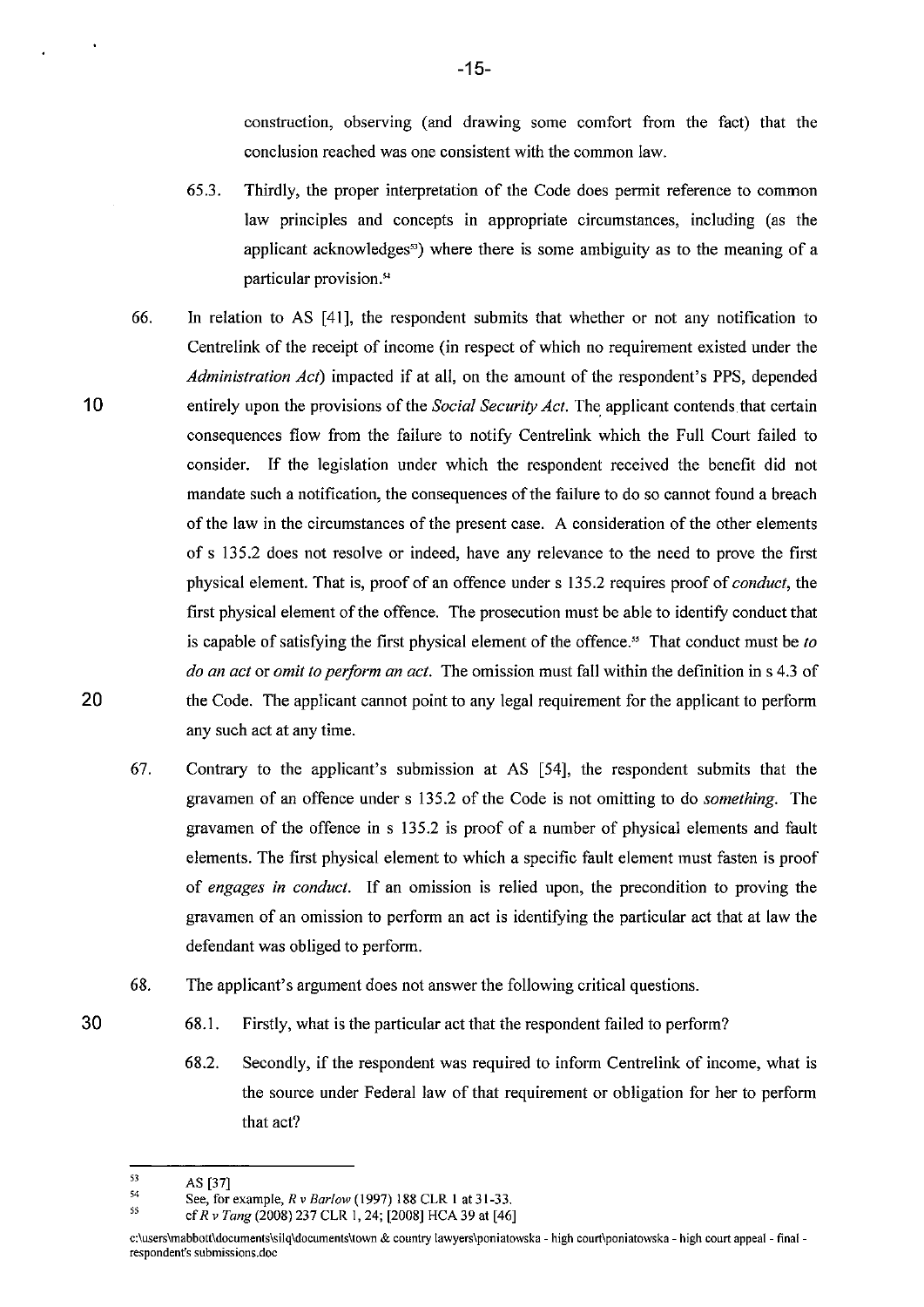- 68.3. Thirdly, at what point in time did the respondent fail to perform that particular act?
- 68.4. Fourthly, at what point in time was she required to perform that act (when was the respondent required to inform Centrelink of her income and failed to so do).
- *68.5.* Fifthly, what act was she required to perform to avoid the commission of the offence? Would that act have removed all liability? For example, if she informed Centrelink that her circumstances changed and they continued to pay her, is she required to divest herself of the money bearing in mind that she would be unable to apply the means test calculator to determine what Centrelink may recalculate as her changed entitlement.<sup>56</sup>
- 10 69. The respondent submits that unless a citizen knows of such requirement in law and compliance that must occur, one cannot make a choice as to whether to comply or break the rule. A voluntary omission to act can only ever amount to *conduct* where it involves a choice either to comply or to break the rule."
	- 70. Properly understood, the majority's reasoning was not merely an application of the common law. Rather it was an exercise in construing the Code, and in particular s 4.3(a), having regard to the conceptual and practical difficulties associated with the applicant's contended construction and the consequential unlikelihood that such an approach reflected Parliament's intention. To the extent that the Court drew comfort from the common law approach to omissions (as illustrated by *Iannelli* and *Nicholson),* this was no more than a reflection that the considerations that underpin the common law approach are also relevant to the attempt to construe Parliament's intention in enacting the relevant provisions of the Code.
	- 71. In summary, the majority's decision is clearly correct. The issues identified in this submission serve primarily to reinforce the correctness of the majority's approach in confining the physical element of an offence allegedly committed by omission, to omissions constituted by a failure to perform an act expressly or implicitly required by the offence creating provision or by some legal obligation or duty under Federal law. However, even if sufficient doubt exists about the correctness of the majority's conclusion, so as to otherwise attract a grant of leave, then the inadequate identification in the complaint of the particular act that the respondent failed to perform, renders this case an unsuitable vehicle for consideration by this Court of the special leave issues said to arise. Indeed, the continuing inability of the applicant to identify the particular act that the respondent was required to perform, how she was required to perform it, when and why

30

20

 $\mathcal{L}$ 

<sup>56</sup>  57 cfIn *Chilton* [2007]2 NZLR 341 where the recipient of the benefit had notified the provider ofa benefit but it **was contended that she may have discharged a specific obligation but remained under a general obligation**  cfRv Tang (2008) 237 CLR 1,24,61

**c:\users\mabbott\documents\Silq\documents\town & country lawyers\poniatowska - high court\poniatowska - high court appeal - final respondent's** submissions. doe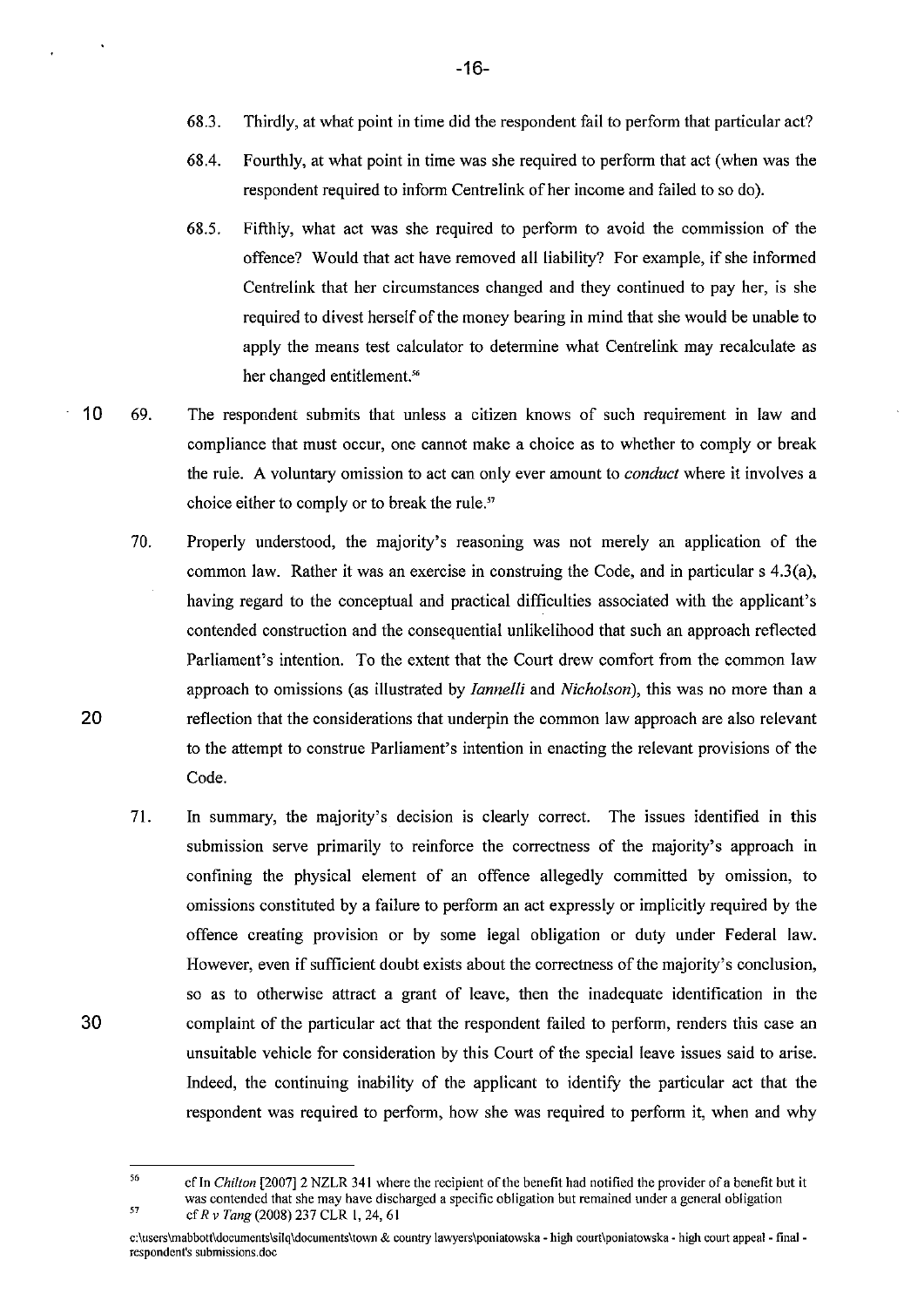she was required to perform it, confirms that the applicant's interpretation of the Code is unworkable and must be erroneous.

#### **PART VII** - RESPONDENT'S NOTICE **OF** CONTENTION

- 72. The respondent submits that the complaint is a nullity and does not disclose an offence known to law. The respondent relies upon the majority's criticism of the wording of the charges and the complaint.<sup>58</sup>
- 73. The respondent contends that even if, contrary to her submissions and the decision of the majority, any omission may constitute the physical element of as 135.2 offence, then the defective nature of the complaint here (in failing to identify precisely, or at all, the particular act that the respondent failed to perform) renders this case an unsuitable vehicle for consideration of the issues said to arise.
- 74. As this Court recently affirmed in *Kirk v Industrial Court* (2010) 239 CLR 531 at 553, 557, the law requires that a defendant be told, through the statement of offence, not only of the legal nature of the offence with which he or she is charged, but also of the particular act, matter or thing alleged as the foundation of the charge. The information or complaint must specify the time, place and manner of the act that the defendant failed to perform.<sup>59</sup> In the case of a failure to perform a particular act, this will ordinarily require an identification of the measure that should have been taken but was not.
- 20 75. As the majority observed, while the statement of offence in respect of each of the 17 counts alleged that the respondent *engaged in conduct,* there is no reference to the act that the defendant failed to perform. The uncertainty as to the subject matter of the complaint is evident from the reasons of the Learned Special Magistrate. The Learned Special Magistrate found that the conduct that was the subject of the offences was the completion by the respondent of false declarations.<sup>60</sup> This was not the conduct relied upon by the prosecution nor the conduct that was the subject of defence counsel's submissions.
	- 76. The applicant now relies on the reference in the particulars to the respondent *havingfailed to advise* Centrelink of the commission payments she received. On one view,<sup>61</sup> this was no more than an (incorrect) statement of the reason why there was no entitlement to payment, rather than a particular of the offence charged.<sup>62</sup> The applicant also characterised the offence as a breach of an obligation *not to get a benefit to which you are not entitled"* but

10

<sup>58</sup>  FC AB437 - 438 [35]-[37], [41]; Complaint AB1 - 6

<sup>59</sup> See *Kirk* (supra) at p557 Citing *Johnson* v *Miller* (1937) 59 CLR 467 at 486.

<sup>60</sup>  AB9 [2]- [4]; AB12 [24]; respondent's affidavit 19 April 2010 AB73 [17]

<sup>61</sup>  FC AB437 [36]

<sup>62</sup>  See transcript of Full Court hearing, AB410 - 411 T55-T56, as to the uncertainty surrounding what conduct or **act resulted in the financial advantage.** 

<sup>6</sup>l AB400 T4S.11

**c;\users\mabbott\documents\silq\documents\town & country lawyers\poniatowska - high court\poniatowska - high court appeal - finalrespondent's submissions.doe**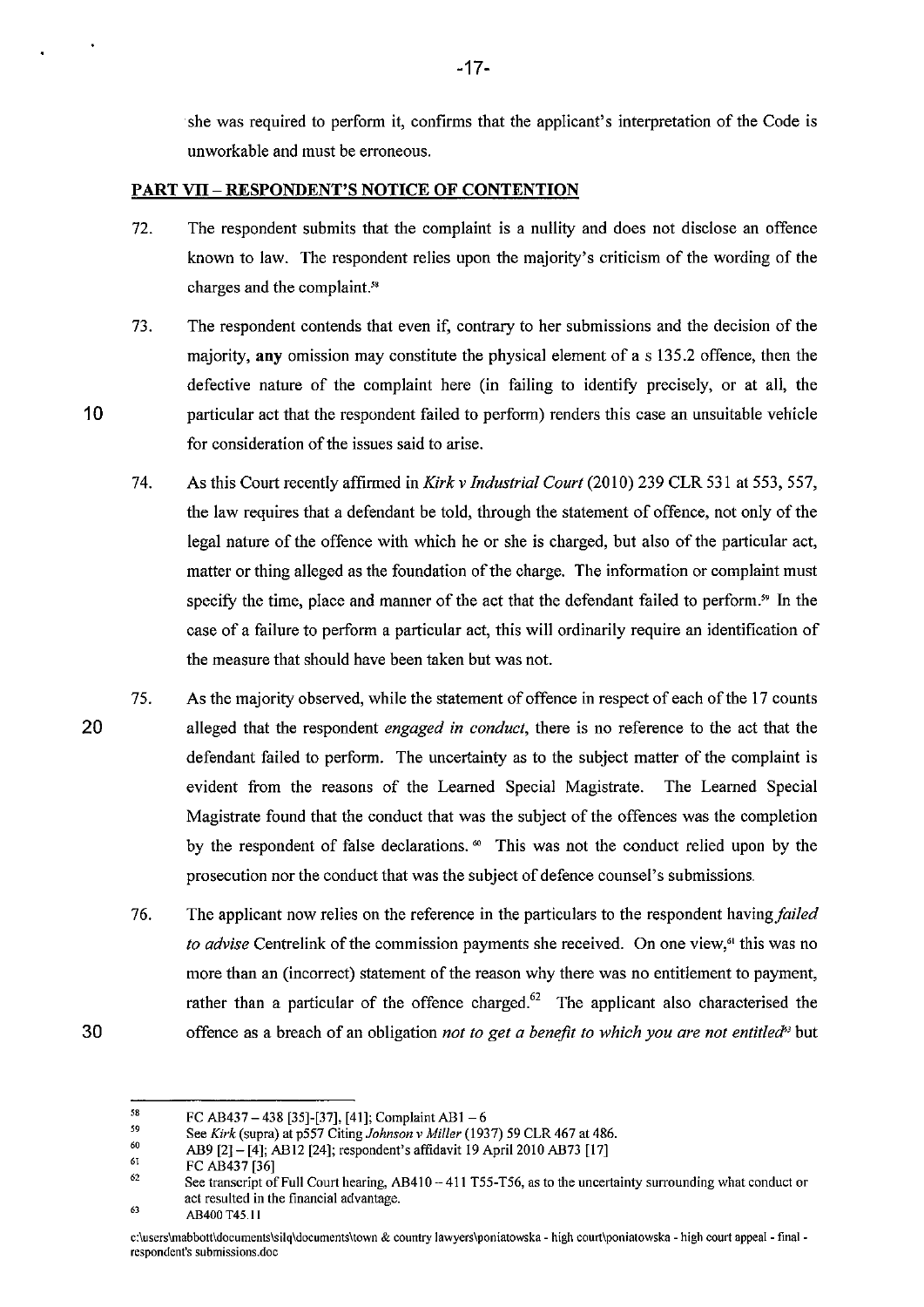agreed that the respondent was not charged with this conduct as constituting the offence.<sup>64</sup> The applicant conceded that the conduct in respect of which the Leaned Special Magistrate had sentenced the respondent was not the conduct that the applicant alleged against her.<sup>65</sup> The applicant acknowledged that the only offence with which the respondent could be charged under the Social Security legislation that involved a breach of an obligation to perfonn an act in relation to the receipt of her PPS benefit, related to failure to comply with a notice under the *Administration Act."* 

- 77. But even if the majority were wrong about this, and a *failure to advise* is the failure to perfonn an act *(the omission)* relied upon as constituting the physical element *(engage in conduct*) required by s 135.2(a) of the Code, the complaint is still defective. The respondent is entitled to know what is the particular act that she failed to perform when she failed to perform it, and how such failure or omission occurred. Moreover, when one considers the dates identified in the complaint, they are the dates of receipt of the net commission payments, not the dates of receipt of the PPS benefits." Presumably the prosecution alleged that there was a failure to act at the very moment that the net income was received into the respondent's bank account. This is difficult to reconcile with:
	- 77.1. the fact that the receipt of particular amounts of income, through the multi-factorial means test applied under the *Social Security Act*, may or may not ultimately have an impact on the level of benefit properly payable; and
- 77.2. the fact that the obligations of the recipient of the benefit are dependent upon compliance by Centrelink with the notice provisions of the *Administration Act.* It follows that (contrary to the apparent assumption in AS [41]), no meaningful failure can have occurred at or about the time of receipt of the commission payments. But if the failure did not occur at the moment of receipt of income, then when did it occur? When asked this question by the Full Court, counsel for the applicant said

### *when you have failed to report your income to Centrelink.'"*

This answer is at least uninfonnative, if not entirely meaningless and circular.

78. Absent an obligation to notify someone at a particular time or upon the happening of a particular event (for example, under the provisions of *the Administration Act),* it is impossible to identify when the relevant failure to act or the physical element occurred.

68 AB401 T46.25

30

<sup>64</sup>  AB400 T45.16

<sup>65</sup>  **This error was not appreciated by or acknowledged before David J in the Supreme Court AB53-60** 

<sup>66</sup>  AB399-400 T44.33 - T45.19

<sup>67</sup>  **The Summary** of Facts **before the Learned Special Magistrate did not identifY the dates** of receipt of the **PPS payments but provided a single overpayment figure (AB98)** 

c:\users\mabbott\documents\silq\documents\town & country lawyers\poniatowska - high court\poniatowska - high court appeal - final **respondent's** submissions. doe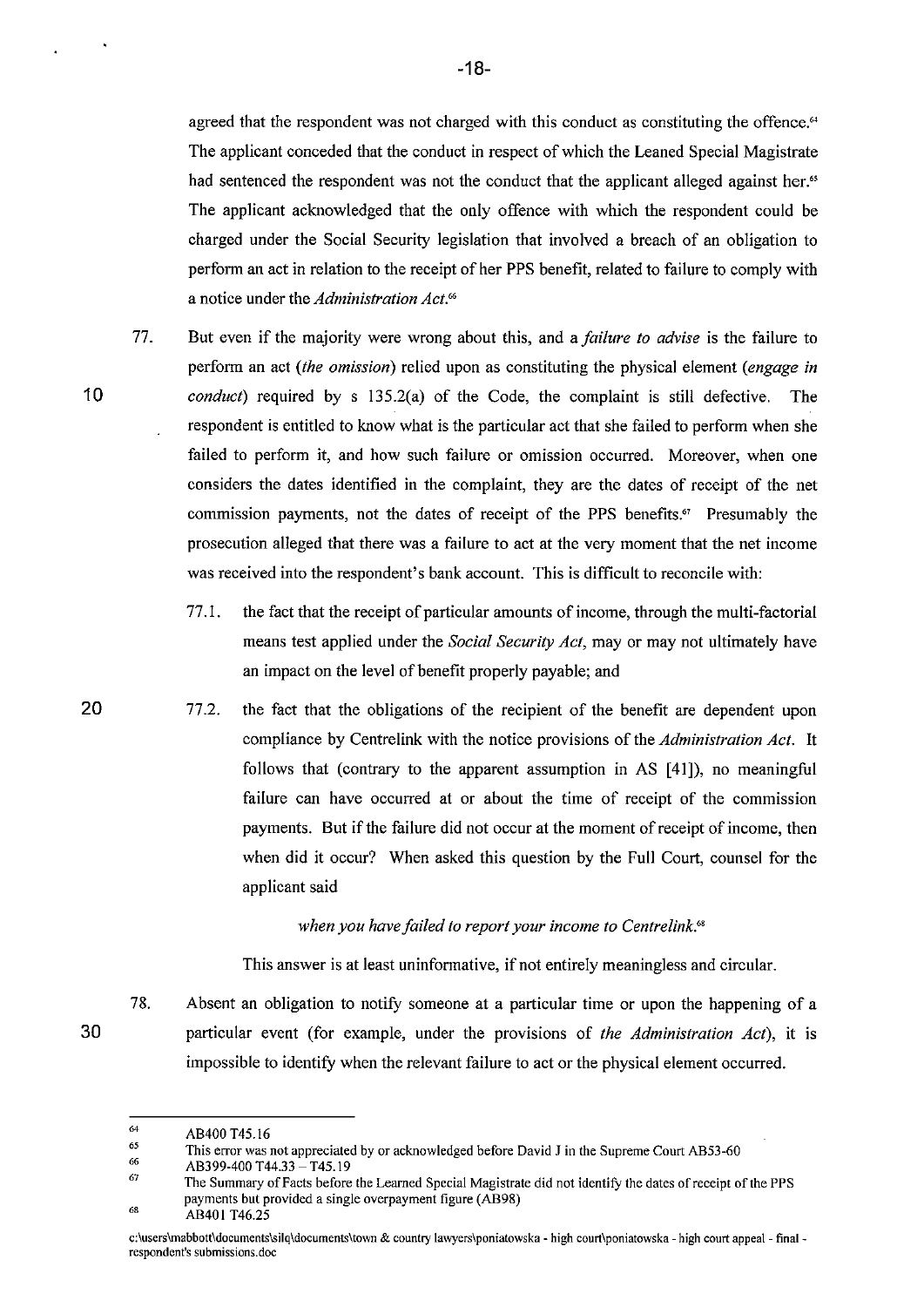79. The difficulty is compounded when one turns to the issue of identifying the requisite fault element of intention (which the applicant acknowledges is the relevant fault element<sup>®</sup>) in respect of the first physical element of s 135.1 of the Code. If the precise nature and timing of the particular act that the respondent failed to perform (the physical element) is not easily determined, then there will be a consequential difficulty in identifying the fault element associated with that failure, given that the fault element (intention) must exist at the time of the conduct that is said to constitute the first physical element of each count.<sup>70</sup> The other physical elements of s 135.2 require proof of different fault elements."

80. In relation to AS [42] and [43], the respondent submits that the need for a complaint to

- identifY the particular act that is the subject of the charge is not limited to the defendant's ability to know the nature of the allegations. Nor is it necessary to do so because proof of an omission to act that is culpable at law requires that the duty to perform the act in question is expressed or implicit in the offence creating provision or imposed by another statute. Identification of the particular act in question is necessary to ensure it is a valid complaint and that there is no duplicity or uncertainty relevant to questions of *autrefois acquit* and *autrefois convict*.<sup>*n*</sup> That is, it is necessary to identify the act that the respondent allegedly failed to perform in order to crystallise and prove an essential element of the offence, not merely to protect the defendant from surprise." As French CJ observed at the application for special leave, a guilty plea cannot cure a defective complaint. The respondent submits that his Honour's observation is supported by authority." In any event in the present case, it was plain that the form of the charge misled the Learned Special Magistrate who purported to sentence the respondent for doing an act, not for an omission
	- 81. To summarise: the complaint is defective because firstly, it alleges the respondent *engaged in conduct* on the date that net commissions were paid into her bank account, whereas the applicant concedes that the subject matter of the count did not relate to any conduct by the respondent on that date. Secondly, the Leaned Special Magistrate sentenced the respondent upon the basis that she engaged in conduct on the 17 occasions alleged in the complaint by swearing false declarations, whereas the applicant concedes that this was not the transaction that was the subject of each count. Thirdly, the applicant concedes that there is no particular act that the applicant was required to perform pursuant to any law of the Commonwealth in relation to her receipt of a PPS pursuant to the *Social Security Act*

71 Identified at AS [20]

to act.

10

20

<sup>69</sup>  AS [10(1)]

<sup>70</sup>  *Campbell* v *R* (2008) 73 NSWLR 272 at [44], [129] (Spigelman Cl), [139], [144] (Weinberg AlA).

<sup>72</sup>  *Walsh* v *Tattersall* (1996) 188 CLR 77, 90; [1996] HCA 26

<sup>7</sup>J 74 ef *Rv Ayles* (2008) 232 CLR 410, 414; [2008] HCA 6 at [7]

*R* v *Parsons* (1997) 97 A Crim R 267; *R* v *Whitehouse* (1977) QB 868; 65; Cr App R 33; *R* v *Angel* (1968) 52 Cr App R 280; *R* v *Pickford* (1995) 1 Cr App R 420

**c:\users\mabbott\documents\silq\documents\town & country lawyers\poniatowska - high court\poniatowska - high court appeal- final respondent's submissions.doe**